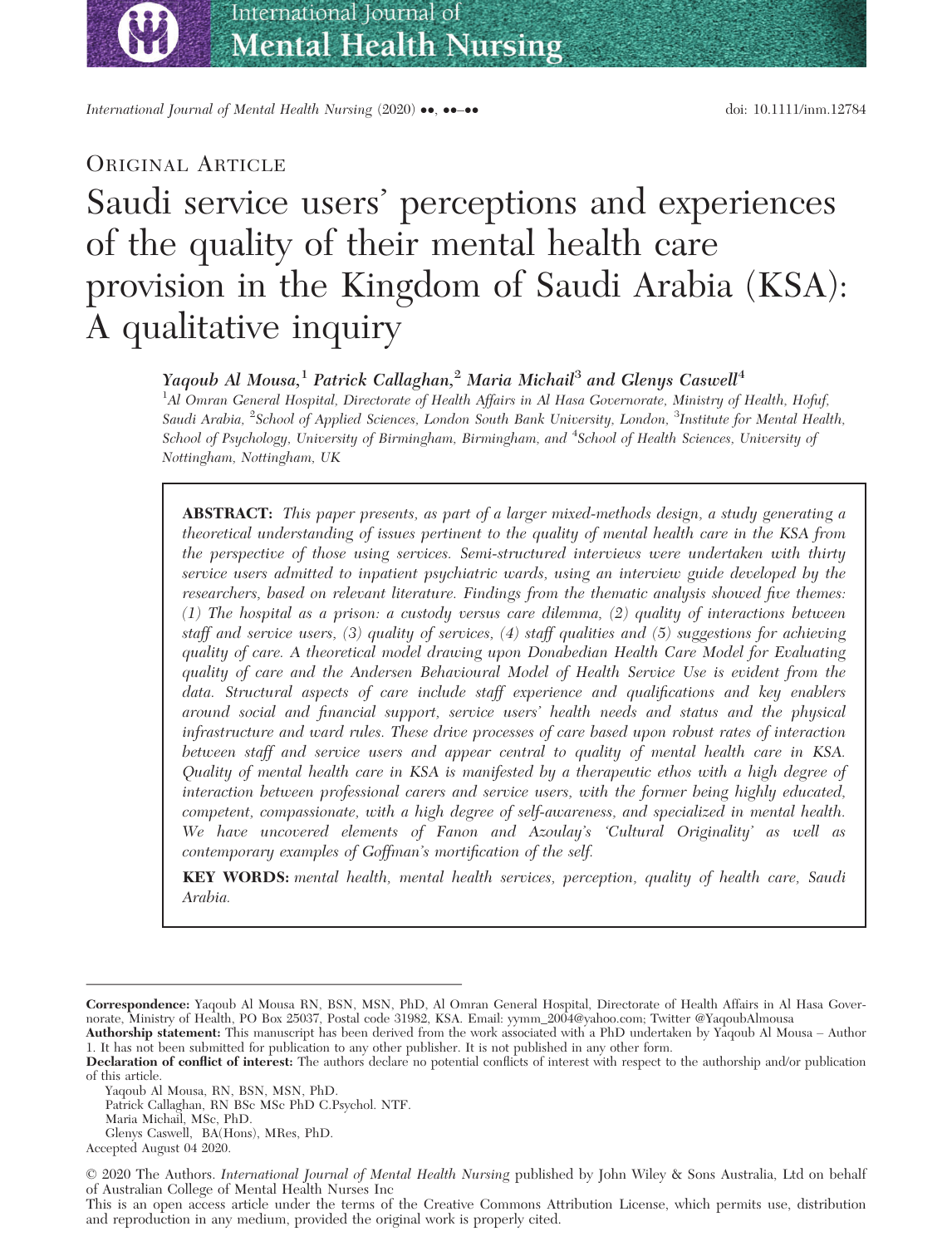#### BACKGROUND

Healthcare services have improved dramatically in KSA over the past few decades, although this has also presented challenges for stakeholders, emphasising a need to improve healthcare quality. These challenges include the growing demands placed on healthcare services; rising costs; changing patterns of disease; staff shortages; the absence of a national health information system; a lack of indigenous healthcare providers; a significant annual pilgrim population; a rise in the incidence of medical errors, and long waiting times (Almalki et al. 2011; Qureshi 2010; Qureshi *et al.* 2013). Therefore, the Saudi Ministry of Health (MOH) has intensified its efforts to improve the quality of mental healthcare services in KSA, mainly by drafting health plans and policies. However, to the best of the author's knowledge, no other studies have hitherto been conducted on the quality of Saudi mental health care.

Mental health is currently counted as a major healthcare area by the Saudi government. In moves to make mental health services more available and accessible to the Saudi population, a number of specialized hospitals and primary healthcare centres (PHCs) have been established in the Kingdom (Ministry of Health 2016). The Saudi government's first step in this direction was to create the General Department for Mental and Social Health (GDMSH) in Riyadh in 1983, aimed at meeting the needs of mental health service users nationwide (Ministry of Health 2017). Thus, the GDMSH adopted the First National Strategic Plan for improving and developing psychiatric services in KSA, with a focus on developing both modern infrastructure and competent staff, as well as improving the quality and availability of mental health nationwide (Al Habeeb & Qureshi 2010). In addition, the GDMSH administers all aspects of professional mental health care, from PHCs to specialized therapeutic services, while safeguarding the rights of service users.

In 1989, a national mental health programme was developed in KSA, making essential mental health services available in primary healthcare centres (WHO 2006). One of its main tasks was to provide in-service training for primary healthcare physicians in diagnosing and managing mental health issues, thereby equipping them to refer complex cases (Atlas 2011). The Saudi Constitution declares Sharia (Islamic law) as the national law. In practice, health legislation aligns with both Sharia and international standards. Moreover, mental health legislation in KSA is well established to regulate the relationship between healthcare providers

and mental health service users, with its Mental Health Act (MHA), most recently revised in 2014 (GDMSH 2014). Mental health services in KSA are organized by region, with mental health hospitals providing essential outpatient, inpatient and emergency care services.

In 2014, ~508 703 mental health service users consulted psychiatric clinics, and over 22 064 service users received inpatient mental health care in KSA, where 21 psychiatric hospitals are widely distributed in the public sector (3328 beds: including 92 outpatient psychiatric clinics in both specialist and general hospitals; three-day treatment facilities for service users with comorbid psychiatric disorders) (Ministry of Health 2016). There is one psychiatric hospital in the Western Region (around 670 beds), 14 other psychiatric hospitals (30–120 beds each) and 61 psychiatric departments and clinics connected to general hospitals. Aside from this, there are three hospitals, located in Riyadh, Jeddah and Dammam (280 beds each) to provide integrated inpatient and outpatient services for substance misuse disorders. Additionally, there are military, National Guard and University Hospitals (total = 165 psychiatric beds) and private general hospitals that offer some psychiatric care (146 beds) (World Health Organization & World Organization of Family Doctors 2008). Meanwhile rehabilitation services are mainly concentrated in the private mental health sector and criminals with concomitant mental disorders are treated in secure units within inpatient psychiatric facilities. Finally, paediatric psychiatric services are mainly delivered in outpatient clinics (World Health Organization & World Organization of Family Doctors 2008).

Overall, the continued attention and support of the Saudi MOH has driven significant improvements in mental health service delivery over recent years, despite many ongoing challenges (Qureshi et al. 2013). These include the need for community mental health facilities nationwide (outpatient and inpatient; residential); the integration of mental health services into primary healthcare settings; mental health training for professionals in all disciplines; the encouragement of research into mental healthcare services nationwide (with an allocated research budget); and improvement to the overall quality of mental healthcare services and their outcomes. While these aspects of mental health care have received little attention in the past, they are now among the main objectives of Saudi Arabia's current development strategy (Ministry of Health 2017). However, while there is clearly work to be done at an infrastructural level to optimize mental healthcare pro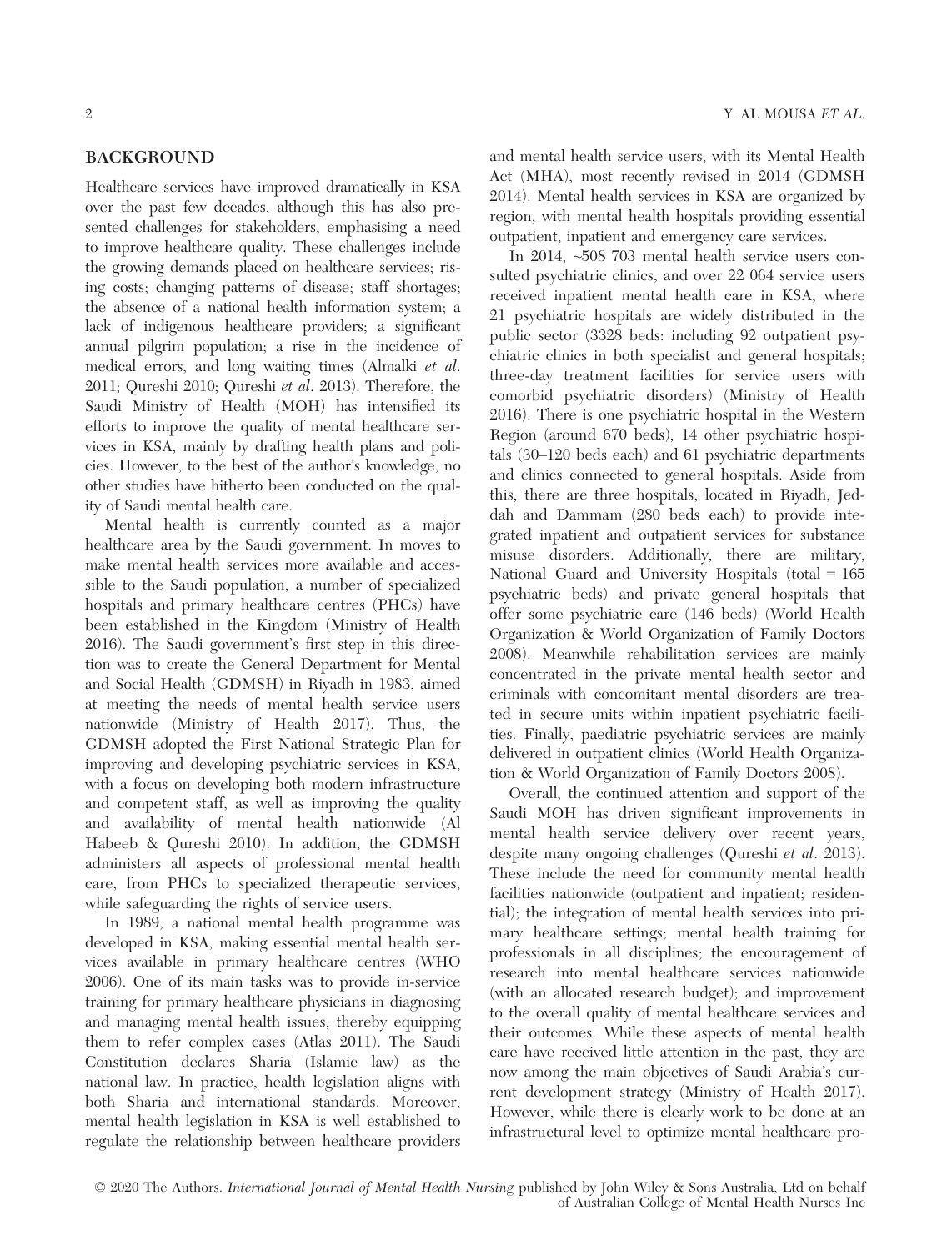vision in practice, this falls somewhat outside the scope of this paper, which rather looks at the socio-cultural factors bearing upon attitudes and uptake in relation to mental health services.

Given the influence of culture and religion on the population of KSA, it is crucial to look at the Kingdom's mental healthcare provision against this backdrop of sacred, deeply embedded traditions and belief systems. In KSA, Islam is more than a religious ideology; indeed, it has defined an entire social system with detailed prescriptions for every aspect of life. However, the Saudi population varies widely in its understanding, interpretation and practice of Islam. For example, in the past, women in KSA generally avoided mental health care provided by male psychiatrists, due to a reluctance to disclose personal information to male strangers. Nevertheless, one recent study revealed that female Saudi medical students planning to specialize in psychiatry now outnumber men in a ratio of 3:1 (Koenig et al. 2013). Therefore, the number of female psychiatrists is increasing in the Kingdom.

Socio-cultural factors are also influential in the way that families deal with mentally ill relatives. For example, in Saudi culture, great importance is attached to interpersonal relations between family members, particularly where female relatives are concerned. Additionally, there may be a reluctance to accept or disclose mental illness in a female relative, resulting in family secrecy, especially among first-degree family members. This is intended to protect the female relative's marriage prospects, which could be damaged if her illness became publicly known (Al-Krenawi & Graham 2000). Moreover, female mentally ill family members are more likely than their male counterparts to be accompanied by a relative on seeking clinical help.

On a global scale, QoC and the improvement of service user outcomes has received considerable attention in recent years. Service users' perceptions can be a valuable source of understanding for stakeholders, as they appraise the QoC provided by their area of service (Tasso et al. 2002). Moreover, the discovery of service users' perspectives is based upon a philosophy that puts service users at the centre of care by listening and responding to their experiences, preferences, and needs, as a means of gaining insights into the ways in which standards of quality and policy formulation can advance in the hope of improving service users' QoC (Al-Zaru et al. 2011).

While there is an expansive literature relating to service users' experiences of quality of mental health care, evidence concerning the impact on service user outcomes in KSA and other Arab countries (e.g., Jordan,

Egypt, Iraq and Kuwait) is lacking (Afifi 2005; Jaalouk et al. 2012; Marie et al. 2016; Okasha & Karam 1998). Our qualitative study, embedded within a large project of research related to quality of mental health care, had as its principal aim to generate a theoretical understanding of issues pertinent to the quality of mental health care in the KSA from the perspective of those using services.

## Cultural and ethical aspects of staff

The nursing profession is still a work in progress in KSA, struggling to meet the health care demands of a growing population. This is compounded by an ongoing staffing crisis in healthcare institution nationwide, necessitating the recruitment of foreign nurses (Aldossary *et al.* 2008). This is the case in the hospital sampled for this study, where ~23.3% of the female nurses are Indian or Filipino, recruited through agencies in their home countries. They are well qualified in scientific and general aspects of nursing, but have no grounding in Saudi culture. Overall, low care quality tends to be associated with a poorer cultural understanding.

Therefore, Saudi nurses would be able to deliver more culturally appropriate holistic care to Saudi service users (Aldossary et al. 2008), without the additional language barrier. Moreover, unique features of Saudi Islamic culture, such as gender segregation, stipulate female–female and male–male care for Saudi service users. Extra time and resources are therefore required to orient foreign nurses into Saudi healthcare culture, instead of training a native nursing workforce (AL-Dossary 2018). The problems associated with foreign nurses from diverse cultural and ethnic backgrounds inevitably affect the quality of service user outcomes.

Regardless of the commitments in policy and the undoubted importance of cultural sensitivity, foreign nurses may know little about Saudi culture and Islam. Therefore, Mebrouk (2008) declared that foreign nurses working in KSA find it difficult to understand the cultural requirements of their service users. It has been suggested that most foreign nurses are required to undergo cultural training during their first stay in the country in order to provide optimal care for Arabic service users. However, confidence in proving culturally congruent was not evident until after a year of work experience (Aboul-Enein 2002). Consequently, it becomes very difficult to draw a conclusion about the level of competence of foreign nurses in providing culturally sensitive nursing care to Saudi population. The lack of studies on this topic in the KSA hinders the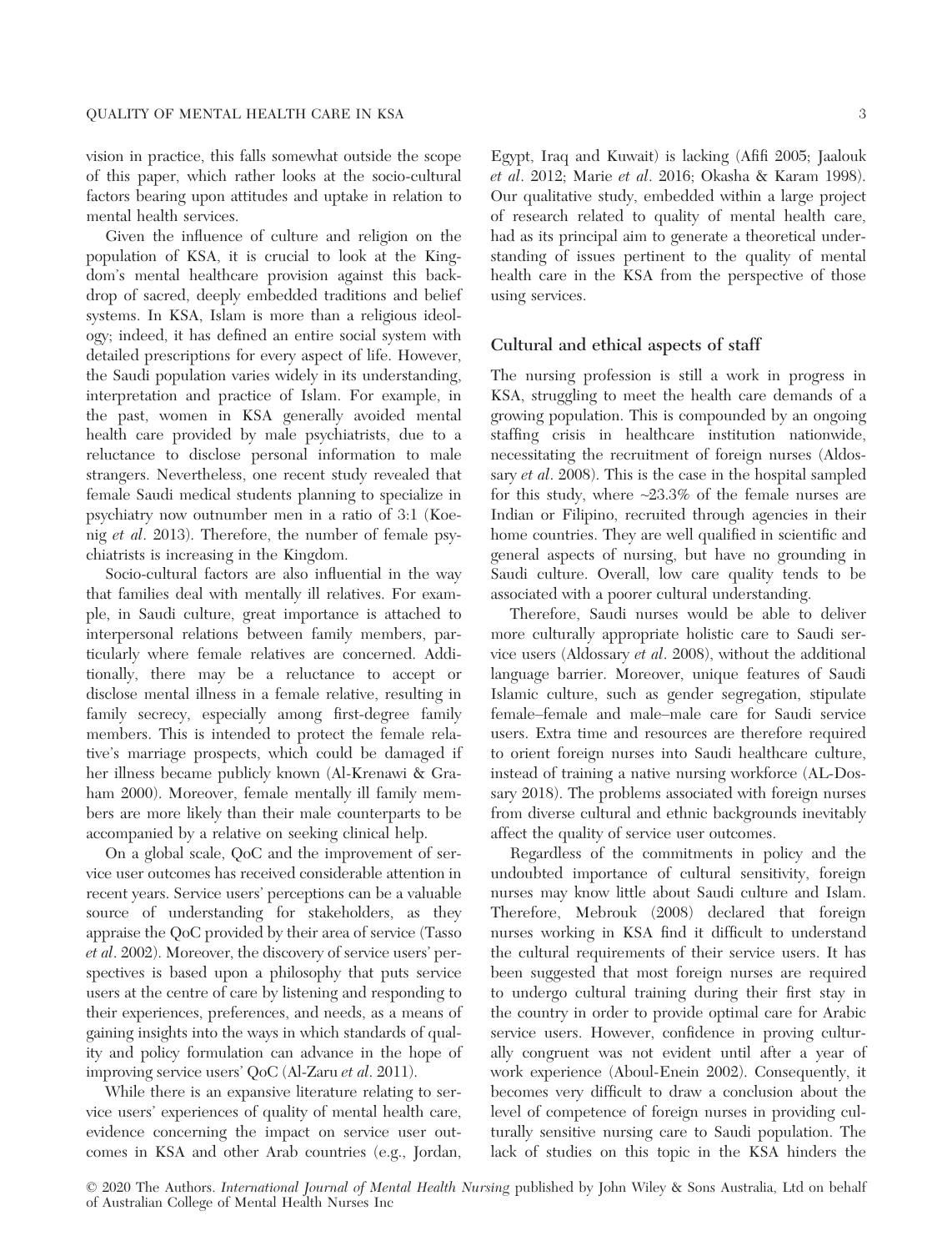identification of the needs of foreign nurses related to cultural competence development. With this, it becomes essential to conduct this study to have a basis for planning and implementing transition programmes that include cultural training to ensure cultural competence development among migrant/overseas nurses.

Besides, the Saudi health system is concerned with integrating complementary care rendered to the service users, including spiritual and religious activities. This practice is evident through providing religious sessions and health education booklets and religious books such as the Holy Quran for service users, as the hospital administration offers some copies of the Holy Quran in each ward for its use by service users. Service users in KSA tend to favour religious activities (or Islamic practices), such as praying, reading the Holy Quran and attending religious services to cope with their disorder (Aldossary et al. 2008), over crying, blaming themselves or isolating themselves from others. Such activities encourage service users to engage with their condition as part of their destiny (thus avoiding blame of self and others), while proactively seeking a cure. However, since the Holy Quran is a sacred book, nurses are keen to preserve its sanctity by not giving it to service users with known organic brain damage, or who are unable to read it, due to the incapacitating effects of their disorder, thus rendering them unable to utilize.

Regarding nursing ethics, the Saudi MOH has issued a Policies and Procedures Manual for Mental Health Hospitals (available in Arabic only) for all disciplines to ensure high-quality care and preserve service users' rights and dignity. However, no standards are currently in place for professional nursing practice in KSA (Tumulty 2001). Instead, these MOH guidelines specify the minimum level of professional performance expected to meet service users' physical, spiritual, psychological, and social needs through holistic care. The guidelines detail practical nursing skills along a continuum, commencing with access to services; the promotion of individual health and well-being for patients and their visitors (friends, family); a commitment to education and professional development, and ethical practice, integrated into professional identity.

However, KSA falls far behind many other countries in terms of developing ethical standards of professional nursing conduct and the protection of service users' rights. For example, in the United States numerous organizations have promoted nursing quality and ethical standards, leading to the establishment of a Nursing Code of Ethics, which clarifies nurses' ethical and moral commitment to their patients and profession (Association 2001).

Although this Code was developed in a different culture, it could still be tested by Saudi nursing staff for its feasibility and appropriateness. Furthermore, as identified in the literature review, there are general ethical standards agreed upon in Islam and the international community (AL-Dossary 2018). This finding highlights the importance of communicating directly with the Saudi MOH to initiate the development of national professional standards for the nursing profession, with particular reference to the mental health sector.

## METHODS

## Design

A qualitative, exploratory study using semi-structured, face-to-face interviews was conducted.

#### Setting

The participants were recruited from a mental health hospital in KSA. The reasons for selecting this hospital as a case study included the following:

- It is one of the largest mental health hospitals in KSA.
- It provides care for service users from all over the country, as well as locally.
- It receives mentally ill service users with serious psychiatric issues (e.g. penal cases) on referral for integrated inpatient and outpatient psychiatric services, including forensic medicine.
- Its bed capacity is far higher than in other hospitals in the country. The scale of its staffing therefore enabled a large sample to be drawn.

In sum, these reasons strongly indicate this hospital as one of the foremost in the country in terms of size, range of services, and quality of care (QoC). It is also regarded as a model of mental healthcare practice and service user management in KSA, reflecting MOH standards, rights, policies, and objectives. It was therefore anticipated to provide a rich source of data, perceptions, and experiences of QoC, representative of mental health hospitals in the Kingdom.

## Participants

The interview sample consisted of 30 participants, comprising six female (20%) and 24 male (80%) service users. This sample was selected purposively from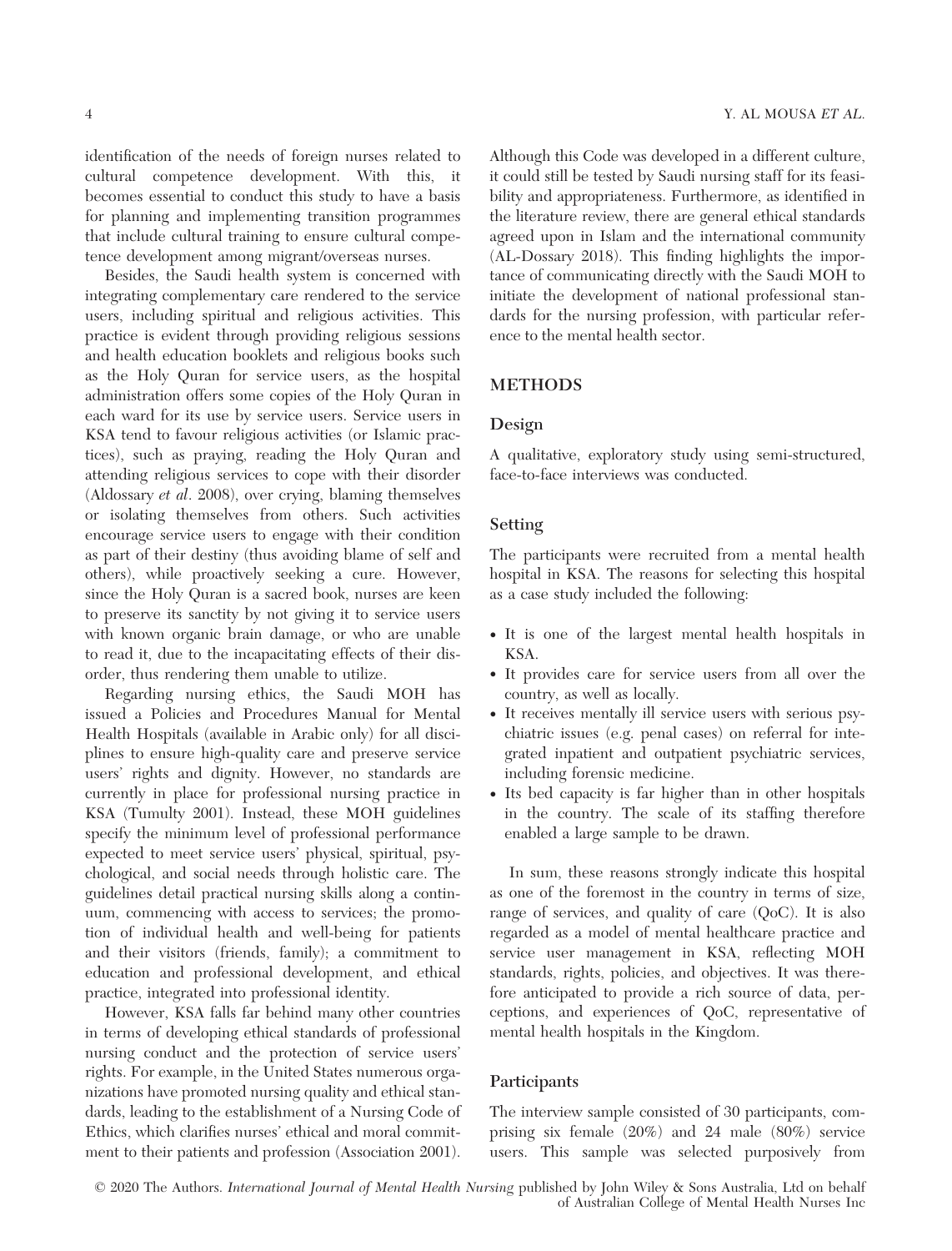multiple inpatient wards between June 2014 and December 2014 (Table 1), based on age, gender, and educational background, and recruited via a member of their usual healthcare team. The following inclusion criteria were applied: aged 18 years or over and diagnosed with a mental disorder according to the Diagnostic and Statistical Manual of Mental Disorders (American Psychiatric Association 2013); capable of giving informed consent, and able to speak Arabic.

The huge gender imbalance in the interview sample is due to more men than women generally being admitted to the Hospital (11 male wards/3 female wards). Moreover, only patients on the acute female ward were appropriate for interview and met the inclusion criteria. On the other two female wards, the service users were unsuitable for interview, because of their intellectual disability (making communication difficult), or their lack of capacity to give consent (due to their disorder). The lower admission rates for women could be explained by the fact that in Arab societies, families are often reluctant to admit female relatives to psychiatric hospitals, due to the accompanying stigma, fear of damaging future marriage prospects, and increased likelihood of separation or divorce (Al-Krenawi & Graham 2000). Therefore, psychiatric outpatient services tend to be accessed for female patients and then only in emergencies, such as when a mentally ill female family member becomes impossible to control.

To further explain the gender skewness in this study, the researcher discussed the topic with the participants, whose diverse socio-demographic characteristics generated extensive and detailed information from both genders. Moreover, their differences did not seem to have much effect on the quality of information obtained from either gender. This may have been partially due to their familiarity with the topic, as well as the relative ease with which they could discuss it (compared to, e.g. sexual abuse). Besides, even though two distinct groups (based on gender) were represented, normally expected to have differing experiences of quality in their mental health care, the interviews revealed no differences between their perceptions of the care received. The study findings can therefore be generalized across the gender divide.

## Interviews

Interviews were semi-structured, using a guide developed originally by the researchers (Table 2), based on the relevant literature. The first author carried out all

**TABLE 1:** Participants characteristics  $(n = 30)$ 

| Characteristics     | Number |
|---------------------|--------|
| Age (years)         |        |
| $23 - 30$           | 4      |
| $31 - 40$           | 10     |
| $41 - 50$           | 13     |
| >50                 | 3      |
| Gender              |        |
| Male                | 24     |
| Female              | 6      |
| Educational level   |        |
| Illiterate          | 1      |
| Primary school      | 6      |
| Intermediate school | 8      |
| Secondary school    | 4      |
| College (diploma)   | 2      |
| Graduate            | 8      |
| Postgraduate        | 1      |

the interviews, which were conducted and recorded in Arabic. Interviews took place at an assigned office in the ward setting and lasted ~45–60 min. All interviews were recorded, with consent, and fully transcribed, anonymized, and transferred into NVivo 11 © software for data management.

### Data analysis

Data were analysed using 'inductive thematic analysis'. This approach is inductive to ensure that the analysis is grounded in the data and that no pre-defined categories or themes are applied; that is, the themes are derived from the data themselves (Braun & Clarke 2006). The recommended (six) sequential steps were followed: familiarization with the data, generation of initial codes, the search for themes, review of the themes, defining and naming the themes, and producing a final report.

#### RESULTS

Five themes are developed from the data.

## Hospital as prison; the custody versus care dilemma

The participants described their experience of the hospital and the care received, comparing it to a prison. A striking feature of the interviews was that the majority of the participants expressed a fundamentally negative perception of hospital care, while only a few commented that it exceeded their reasonable expectations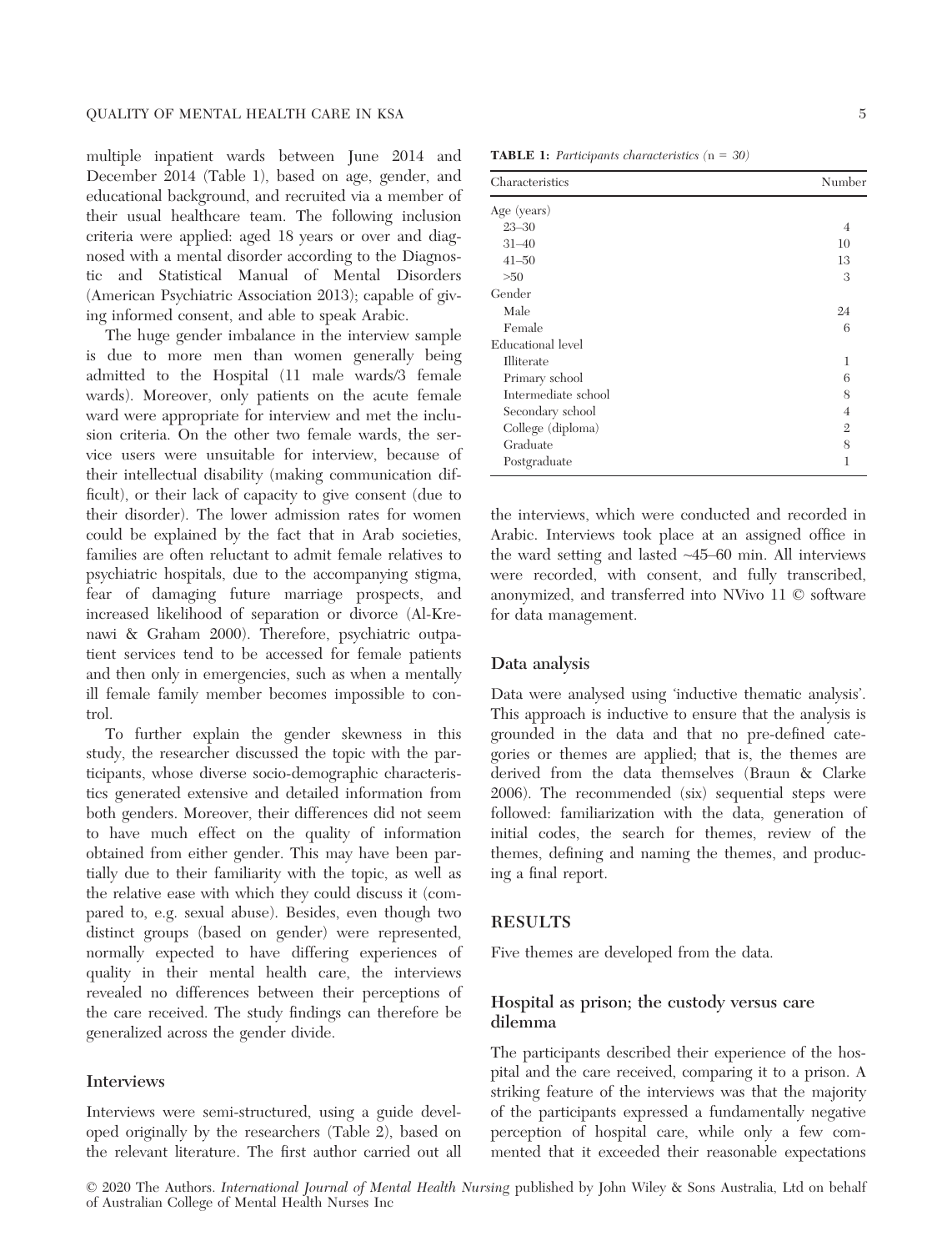of such care. Here, 28 participants described hospital unequivocally as a prison and described: delayed service user discharge, feeling of imprisonment, lack of activities, and punishment.

## Delayed service user discharge

Thirteen of the participants talked about delayed discharge from the hospital, resulting in them suffering for a wide range of reasons. For example, eight of the participants attributed delayed discharge to the refusal of their families to take them home and the failure of the hospital to address this, resulting in them languishing in hospital, even after being declared fit for discharge. One participant reported: 'All patients are ready for discharge but their families refused to receive them...'. A further nine of the participants expressed the belief that their delayed discharge from the hospital was due to the health system being unresponsive to them as service users (especially after them being cleared for discharge). For example, one participant reported that the hospital should reject the administrative barriers (due to legal issues) that prevent the discharge of service users, such as obtaining an official letter from a higher authority (e.g. the local Province or even the Police Station): 'Its source is the Prince of  $[city \ name]$  through my father, he sent him a letter... He [the Prince of \*\*\*\*] didn't see me and he didn't know me. I'll stay here for my whole life unless my father discharges me'.

This experience was echoed by other participants, when they were asked to describe their experiences as service users in other hospitals and the issue of their release from hospital. The participants expressed the opinion that other mental hospitals discharged service users whose conditions had improved and that their discharge from inpatient psychiatric facilities was obligatory. One participant commented: 'With the care

**TABLE 2:** Service users' interview guide  $-$  key questions

| No. | Interview questions                                                              |
|-----|----------------------------------------------------------------------------------|
| 1.  | How did you find the nursing care, doctors, social workers,                      |
|     | etc?                                                                             |
| 2.  | What about other aspects of your care?                                           |
| 3.  | What aspects of the care do you find most helpful?                               |
| 4.  | What aspects of care do you find the least helpful?                              |
| 5.  | What would improve the quality of your care?                                     |
| 6.  | How do you think this quality can be achieved?                                   |
| 7.  | How does the care here compare with other places?                                |
| 8.  | What makes it better/worse?                                                      |
| 9.  | If you described your experience here to a family member, what<br>would you say? |
| 10. | What other things would like to say about your care?                             |

there, at [hospital name], if your condition has improved, you get compulsory discharge, while here, no, you will be neglected, forgotten'.

## Feeling of imprisonment

Statements relating to the ward area and ambience were negatively perceived. Nine of the participants described the ward area as prison-like, citing specific instances, such as confinement in a locked ward. The following participant's comment summarized the general perception of a locked ward: 'We don't see light, we don't see sun. All windows have been sealed with steel covers'.

Keeping service users out of the bedrooms and denying them access to their own beds during the day as a way of preventing them from sleeping in the daytime was also mentioned in six of the interviews. This action was perceived by the service users as unacceptable, leading to many of them feeling restricted on the ward, with their freedom being limited. For example, one participant reported that closing off the bedrooms during the daytime was a mistake on the part of the hospital management: '...the room is closed and this [closing the room] is the fault of the Hospital  $[...]$  they are supposed to open them for us, especially in the morning, because we receive psychiatric treatment that makes us sleep'. In fact, opening the bedrooms was viewed as therapeutic for reducing feelings of discomfort: '...they closed them. If they left them open, we would feel more comfortable...no,open the bedrooms and we can go in them at any time'.

Eleven of the participants reported that they felt as if they were confined in a prison-like inpatient psychiatric ward. When asked to describe the QoC in the hospital one interviewee reported: '... I don't acknowledge that this place, where we are now, is in fact a hospital. I say this place is a prison, not a hospital  $[...]$ Here, the detainees are like Guantanamo detainees, I say this honestly'.

#### Lack of activities

A lack of recreation (activities and areas) resulting in boredom was cited by 17 of the participants. In contrast, the presence of natural features in the hospital was felt to be desirable, as it would provide an opportunity for service users to enjoy some recreation and improve their use of leisure time, reducing their feeling of imprisonment during hospitalization. This was in addition to the importance of natural features for personal well-being (yard therapy). According to one participant, there was a lack of such things in the hospital: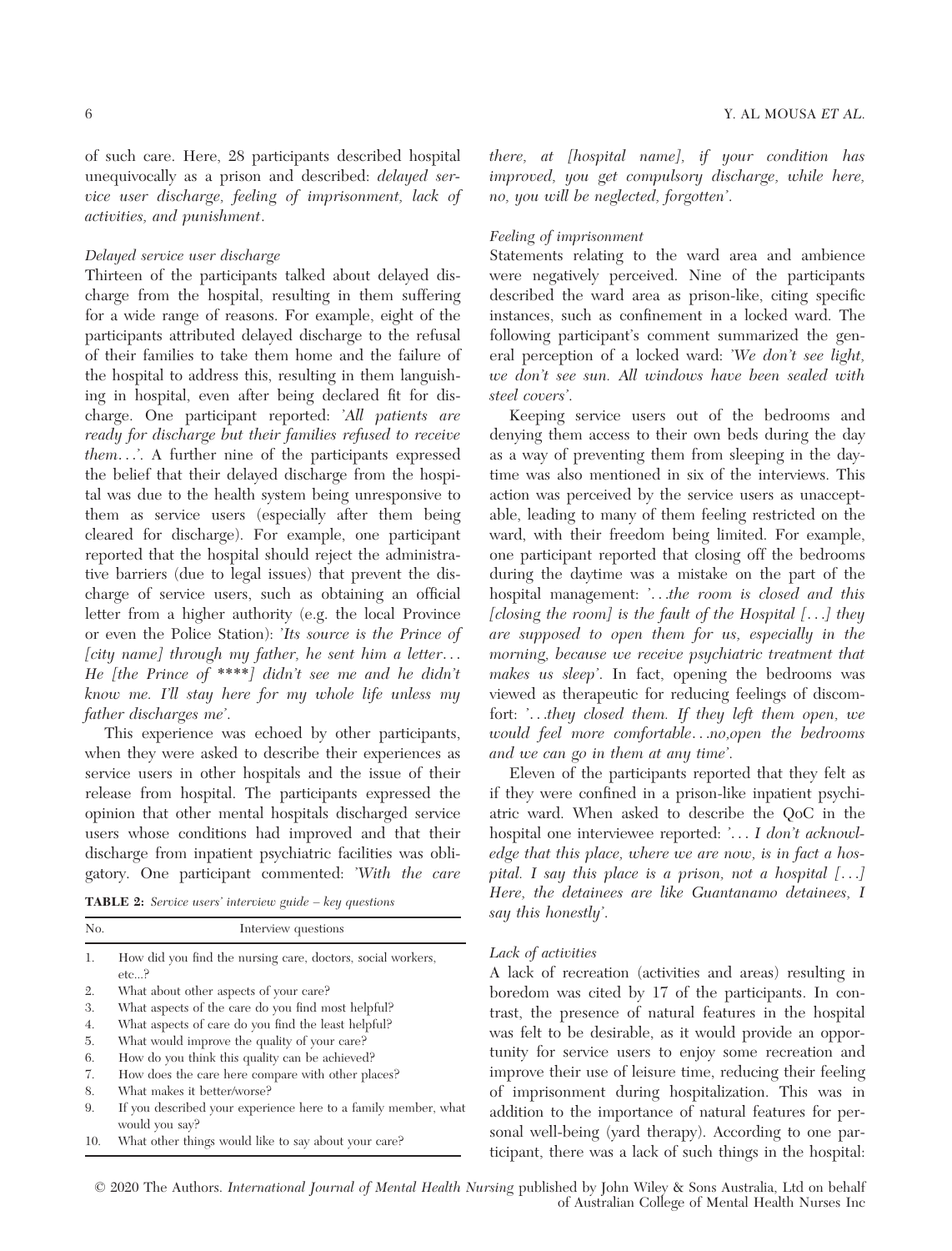## QUALITY OF MENTAL HEALTH CARE IN KSA 7

'There are no leisure activities here [like playing] football, having a change of scene, going out to get some fresh air. Such things are lacking here...'.

#### Punishment

Another prison-like aspect of the hospital was that around 20 of the participants reported receiving punishment. The participants who reported this perceived the consequences of particular staff behaviours and responses to their own activities, including the likelihood of being physically restrained or assaulted by staff, perceived by the participants as acts of punishment, whereby the nurse became the perpetrator of retributive action and was consequently feared by the service user as a disciplinarian: 'I'm worried about his reaction... he may create some blocks to prevent me from going home, you know, or he may say "it is not your business... you're a patient..."'.

A common feeling reported by the participants was powerlessness in the face of the terror of being restrained, and one service user was even afraid to complain about the hospital food. This contributed to the escalation of his situation and the realization of his worst fear of being considered as a troublemaker: 'I haven't told anybody. I just eat silently [...]. I'm afraid if I talk they'll tie me up'.

A different participant reported being afraid to follow official complaint procedures, indicating that the system's mechanism for service user complaints/feedback was disregarded: 'I was thinking of writing a complaint against him [the physician], but after lots of thought, I cancelled it, because I don't want to create problems with him or his colleagues, because all of them will take this subject personally.....

A number of participants described being restrained. All were involuntarily detained when the restraint occurred and all reported it as a negative experience. All counts of restraint were dealt with by force. When asked to describe their experiences of being restrained, they narrated a form of assault. For example, one participant reported that being restrained was a bad experience leading to physical injury: 'They tie us very tightly and sometimes they lift the bed up and tie a person from one shoulder. I cried and shouted "My shoulder, shoulder!"  $[...]$  They really tried to break my hands and twisted them behind my back...'.

## Quality of interaction

This theme refers to service users' perceptions of the quality of their interaction with staff. The sub-themes

within this category are as follows: Communication and Staff members' behaviour and ways of dealing with service users.

#### Communication

The 'communication' sub-theme represented the interpersonal aspects of care which include communication from staff involved in the treatment of service users and general interpersonal empathy and skills. These should be intrinsic to the professional role and contribute to QoC, particularly in mental health contexts. Four of the participants perceived that a positive relationship related to the ability of staff to create an atmosphere where they could express themselves openly and where service users felt heard and accepted. This produced positive feelings, in contrast to the restriction of interaction in the provision of biomedical care: 'He [the physician] never deals with you as a patient, like you just take your medication and go. Instead, he asks you things, I mean you feel as if he gives you confidence in yourself. It means, for example, you have the ability to change, to alter, to try, to talk'.

Other participants highlighted a lack of care for the needs of service users; for example, not listening to the service user attentively, which should be an integral part of their work. This issue is reflected in the following participant interview: 'Nurses don't listen to patients' problems. They just say "Go there" or they may say "porjak ya hamam" [lit. "go to your perch [v.], pigeon"]'. The presence of foreign staff and a lack of indigenous service providers tended to be implicated in the generally low QoC narrated by three of the participants and was instrumental in their struggles associated with cultural understanding: 'I would prefer Saudi nurses, not foreigners, because the Saudis are kind and understand their patients' psychology. It is difficult for foreign nurses to understand and deal with the patients...'.

## Staff members' behaviour and ways of dealing with service users

This sub-theme represented the aspects of professional practice and behaviour with service users. Staff approaches to their work with service users may have exerted an important influence on the degree to which service users felt that they could comply with staff instructions and the openness with which they felt that they could talk with them. Responses to staff behaviour fell into three main categories, classified as 'good', 'bad' and 'mixed' (i.e. both good and bad). The first category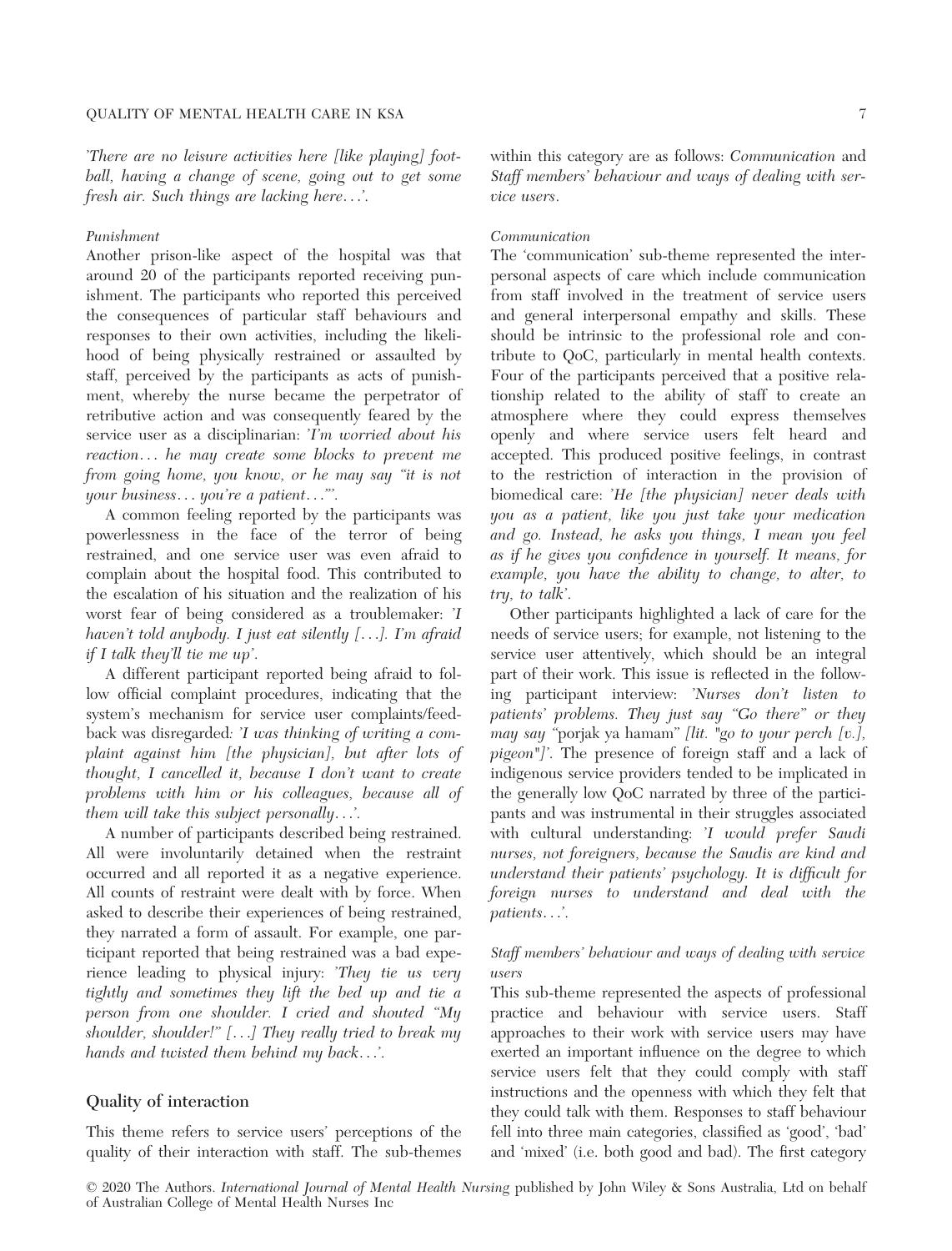of perceptions indicated a moderate or even high level of satisfaction with staff behaviour. A number of participants judged the QoC itself primarily in terms of the empathy and respect that staff members displayed towards them and thought that consideration and basic good manners were an important part of their care, as reflected in the following participant's view: 'The ward manager, I mean when you ask him something, he usually says 'Okay'. This ['Okay'] is sufficient for me, even he if he does not do anything ...You feel that he treats you as a human being'.

Five participants also offered negative descriptions relating to the negative impact of staff behaviour on their care in a number of ways. Two described the social stigma associated with mental disorder, whereby staff deal with them in an unprofessional way by labelling them as mentally ill: 'They do not ask me these questions and if I ask them, they say, "Because you are crazy"'.

Three of the participants felt that they were treated differently in terms of having their needs met by healthcare providers and that their needs might not be taken as seriously: 'They look at a psychiatric patient as if he is a mad person and they take him lightly [not seriously], saying to him, "Ok, ok, later"".

## Quality of services

This theme comprises the three sub-themes 'satisfactory', 'unsatisfactory', and 'not being totally satisfied'.

#### Satisfactory services

This sub-theme encompassed the participants' positive responses regarding the quality of services received. More specifically, it focused on their satisfactory experience of services within the healthcare facility. Twenty-nine of the participants interviewed overtly expressed their satisfaction with the hospital's services, particularly when asked about the hospital healthcare services directly, even in cases where they otherwise cited a chronicle of abuse and neglect. However, it should be clarified that three of the participants understood 'services' primarily to mean biomedical treatment and referral to speciality care. Thus, they highlighted the importance of an available referral system to other hospitals (if required) and described this as prompt and very useful. For example: '...*here is a quick inter*vention for emergency cases and referral to other hospitals. All these services are useful'.

Helping service users with issues in their lives in the community, such as official business, banking, and lending money were perceived to demonstrate care and were valued, exemplified in phrases such as: 'The nurses are cooperative with us, even over our issues from our lives outside [the hospital], they do stuff, for example [going with a nurse] to court, a notary, government offices or to the bank to open accounts' and '...regarding patients' storage, they give us 100 riyals every week, which is good to spend for the whole week'.

#### Unsatisfactory services

Unsatisfactory services were a challenging area of care for the participants, and the interviews revealed a high level of concern. The findings revealed that dissatisfaction with services referred to either the service itself or the employees' work-related actions in the ward environment. Statements relating to facilities such as personal clothing, cleaning, lack of prayer facilities, (bad) physical environment (e.g., comfort levels), and provision of food were problematic in the hospital. As a result, they were anxious about the material accoutrements of holistic care and considered such things to be an indicator of poor service, for example: '...there are not enough carpets here, we have one that you see and another one in the balcony, they gave it to us after a thousand times of asking and its quality is bad. I need socks for protection. I asked for some, but they didn't have any'.

Additionally, participants wanted more information regarding spiritual needs in health service provision, in enhancing their health outcomes. They were particularly interested in spiritual therapy and considered its absence as an impediment to their recovery, reflecting the general Muslim perspective of illness. When asked about entertainment, four of the participants mentioned the Quran, or rather the absence thereof and of spiritual resources in general: '...there is no Holy Quran. The religious awareness in this hospital is somewhat lacking in terms of providing religious books and health education booklets for patients'.

## Not being totally satisfied with the service

When asked how they found the general quality of services received on the ward (without implicating any particular personnel), a number of the participants reported that they were not totally satisfied with the hospital's services. For example, two participants indicated that they were not fully satisfied with the services, but were not vociferously critical: 'The level of service on this ward is not so high and not so bad, which means it's medium'.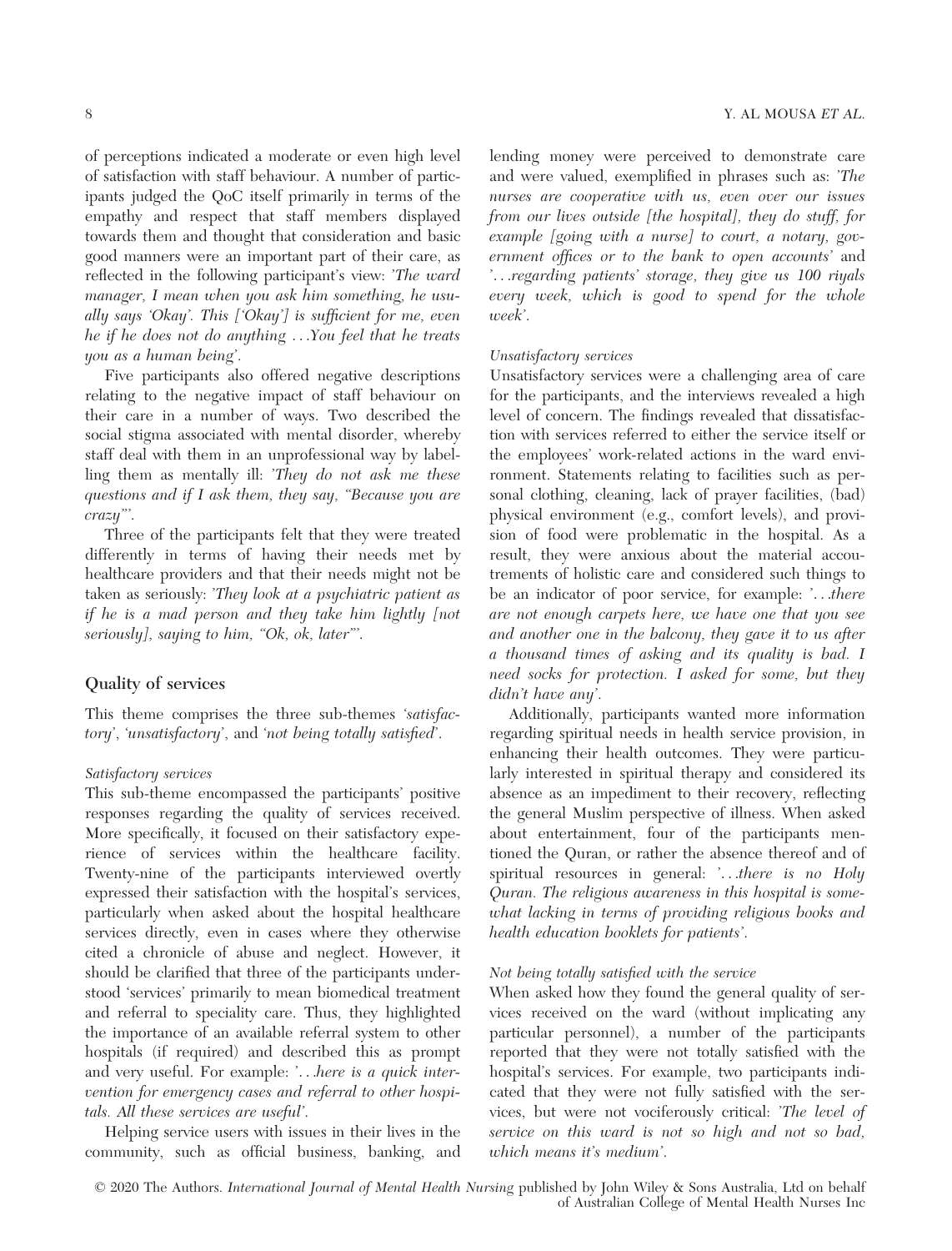## Staff qualities

This theme highlights service users' perceptions of the qualities of the staff on their wards in terms of education, experience, and competence in providing care. In general, the service users commented negatively on the qualities of the nurses, who were contrasted unfavourably with the physicians. For example, two of the participants reported that the nurses were not well-trained and needed more courses on how to deal with mentally ill service users: 'I don't blame the [nurses], maybe they don't have any education, or maybe not a very high level of education. They need courses in psychiatric nursing'.

Conversely, many positive comments were made by seven of the participants regarding the competence of the physicians, who they generally described as skilful and knowledgeable in their work: 'The doctors here are very good, educated and they know everything'.

The lack of nursing skills was equally considered as a demonstration of low-quality care. One participant pointed out that he was exhausted, because of deficiencies in nurses' skills with regard to routine matters, such as taking blood or administering injections: '...what is going on is that in terms of injections, they are not good at taking blood or finding veins. Yes, some of them are excellent and smart, but some of them don't even know what it is to take blood. They make the patient feel exhausted... he feels exhausted and he tries to escape from this...'.

## Suggestions for achieving quality of care

When asked to offer suggestions for improving care quality at the hospital, service users offered the following:

- The need for expert nurses, with the knowledge and capability to work with mentally ill service users; one participant suggested considering important personal traits in the recruitment of nurses, in order to enhance care provision.
- One participant had a different view, whereby he suggested sub-contracting companies that were specialized in providing high-quality health services for the operation of the hospital.
- Another participant stated, 'to improve the services here, we also need to have awareness courses... for the foreign workers, in terms of explaining to them what a patient is... Their problem is that they don't respect us and they treat us as something like offal, you know'.

## DISCUSSION

The findings suggest that the majority of the participants were dissatisfied with their stay in hospital, expressing generally negative perceptions of its care services (understood here as hospital services, as opposed to the personal care received from specific health care personnel), with many describing it quite openly as a prison. In the findings, delayed service user discharge was identified as a problematic area in the 'service context' dimension. However, chronic mental disorders are usually treated with prolonged hospitalization, where discharge may be delayed for a number of reasons, including the family's refusal to care for mentally ill relatives; active psychiatric symptoms; rehabilitation needs; a lack of community services or halfway homes (now incorporated in the agenda of the National Strategic Plan); and the administrative barriers such as legal issues surrounding the risk of premature discharge, making psychiatrists cautious (Koenig et al. 2014). However, this last point is not unique to KSA, but continues to pose a problem for mental healthcare systems in other countries (Lewis & Glasby 2006), sometimes leading psychiatrists to make less than optimal clinical decisions.

Given these findings, the reasons behind delayed discharge are apparent. They point to a need for government policy to promote the development of patientcentred services, and to encourage user involvement in the shaping of health service organization and delivery. In these ways, healthcare outcomes could be improved. Moreover, appropriate legislation is necessary to govern mental health programmes and services, supported by the necessary infrastructure. Thus, an adequate range of well-funded mental health and community resources could be offered, sufficiently staffed by competent mental healthcare workers (Jacob et al. 2007).

Perceptions relating to locked wards, the closing off of bedrooms and insufficient space on the ward were acute in situations where the participants felt that they were restricted, with limited freedom on the wards. Several studies have indicated that locking ward doors has a profound impact on the personal experience of service users, often manifesting in increased aggression (Bowers et al. 2009), potential self-harm (Bowers et al. 2008), and the refusal of medication (Baker et al. 2009). It has been argued that the association between locked wards and aggressive or confrontational behaviour is due to a sense of imprisonment and confinement.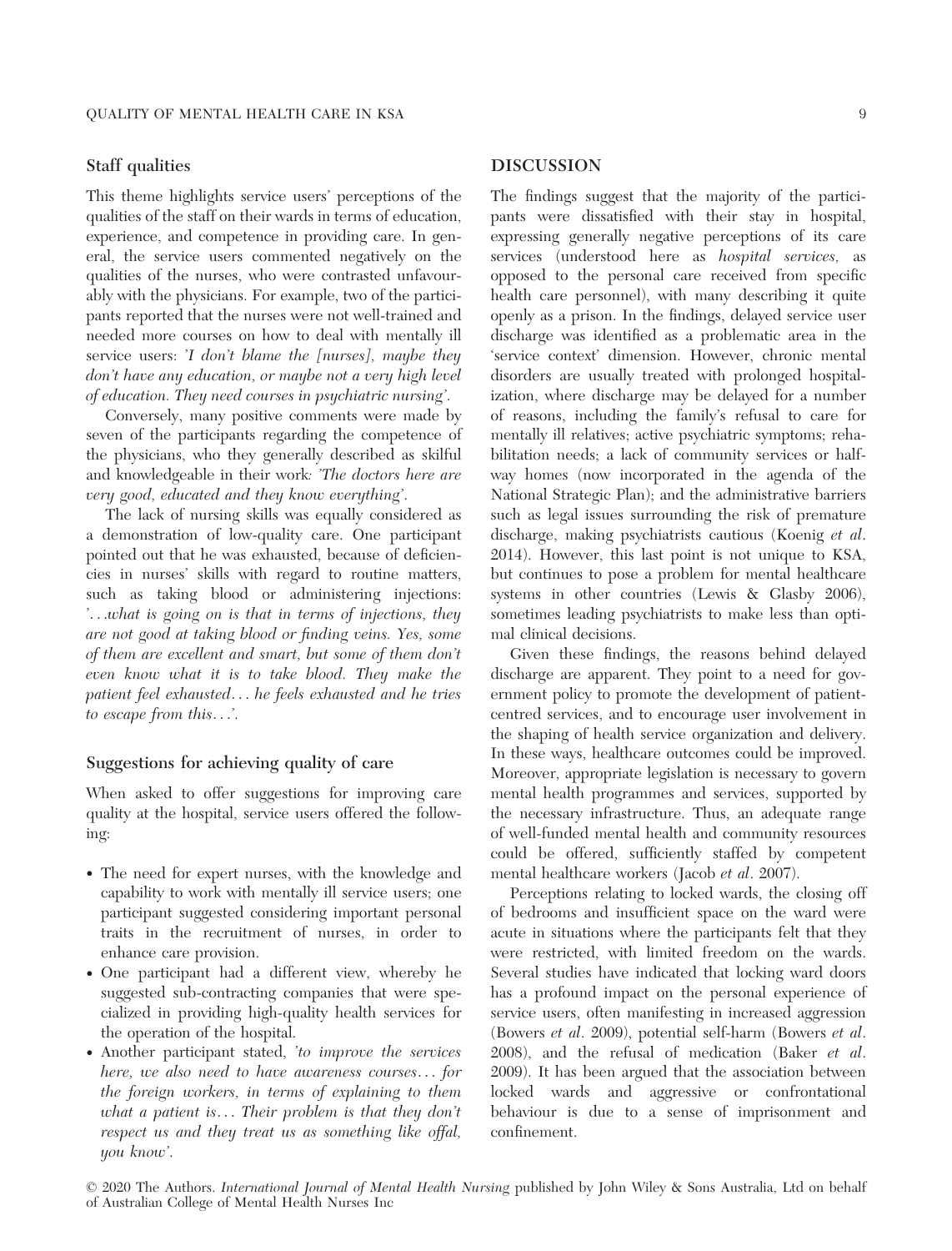Given the strength of the conviction among the service users that they were locked out of their bedrooms during the day to prevent them from sleeping, it is unlikely that they could ever be genuinely satisfied with the psychiatric services provided. The effect of a locked door is partly psychological and partly physical (Muir-Cochrane et al. 2012). In the UK, Bowers (2014) demonstrated that the physical environment has a major effect on service users and that locked doors were observed precipitating greater susceptibility to anger/resistance or a slump in self-esteem and potential

The overriding issue in this study was the lack of available recreational facilities, and this issue underpinned most of the concerns commented upon during the interviews. The participants identified a lack of recreational activities or areas that could help distract them from thinking of mental illness as a major problem, which exacerbated their lack of satisfaction. As noted in our findings, it is clear that there were no individual care plans incorporating the needs of service users, beyond medication. However, they made it clear that they wanted physicians to consider their holistic needs in terms of recreation and fitness.

Providing such facilities (indoor and outdoor) and involvement in normal everyday activities is generally beneficial for users of mental health services, providing them with a distraction from their mental illness (Walsh & Boyle 2009). Several studies recommend the inclusion of recreational facilities (O'Brien & Cole 2003; Walsh & Boyle 2009) for enhancing overall service user care and to help manage mental health disorders.

Perceptions relating to punishment following admission to hospital were also a matter of concern for the participants. Approximately 20 of the participants reported being physically restrained or assaulted by staff, in acts that they perceived as punitive, whereby nurses became the perpetrators of retributive action and were consequently feared by the service users as disciplinarians. A number of previous studies have highlighted concerns about the attitudinal dimension, which appears to endorse restriction, control, seclusion, and punishment in handling mental health service users (Meehan et al. 2000, 2006; Moghadam et al. 2013).

Inadequate staffing was additionally cited and perceived as a major challenge for the hospital, resulting in the ad hoc drafting of non-nursing staff members, such as cleaners and security personnel to compensate for the shortage of nurses. Evidence from prior study

suggests that the deployment of non-nursing staff is expedient strategies used to address the shortage of nurses and exert preventive control over challenging service user behaviour in acute psychiatric settings (Hueske 2008). The management of aggression in psychiatric wards, especially acute wards, requires staff with specialist skills (Hueske 2008); the deployment of non-specialist personnel, particularly employees who are not even healthcare professionals, can be expected to have negative effects on QoC. However, there was a pressing expedient need for such deployment to maintain general safety on wards in the event of untowards events, although many service users also reported being restrained and abused<sup>1</sup> due to interpersonal problems with staff. In tandem with the general shortage of nurses, increasing numbers of service users were being accommodated in cramped ward conditions (Moghadam et al. 2013).

This perceived lack of caring was detrimental to their behaviour and psychological well-being, giving rise to thoughts about retaliatory aggression. To address this, a number of policies and guidelines have been issued by Saudi GDMSH, incorporated into the Policies and Procedures Manual for Mental Health Hospitals (available in Arabic only) to govern nursing practice (51 policies) in the mental healthcare system (GDMSH 2014).

Careful consideration of the findings also revealed that the participants took pains to speak positively about their psychiatrists, who clearly acted as powerful gatekeepers for their discharge. However, at various points in the narratives, there appeared to be palpable fear of retribution, potentially exacerbating service users' health conditions and giving rise to their worst fears, namely of being considered as a troublemaker. Psychiatrists and other staff are committed to working with mentally ill service users; ensuring that each benefits from his or her hospitalization, without being hurt or punished. In other words, psychiatrists should help service users to enjoy relationships based on respect, not abuse, as well as giving them confidence and safeguarding their rights.

To address service users' concerns, stakeholders concerned with service user rights need to regularly monitor and evaluate all hospital services, in order to guarantee these rights. Mental health legislation has a major influence on how the relationship between service providers and mentally ill individuals is regulated. The MHA passed by the Saudi MOH was designed to enforce service users' rights at local and national level (Qureshi et al. 2013). According to the MHA (GDMSH

self-harm.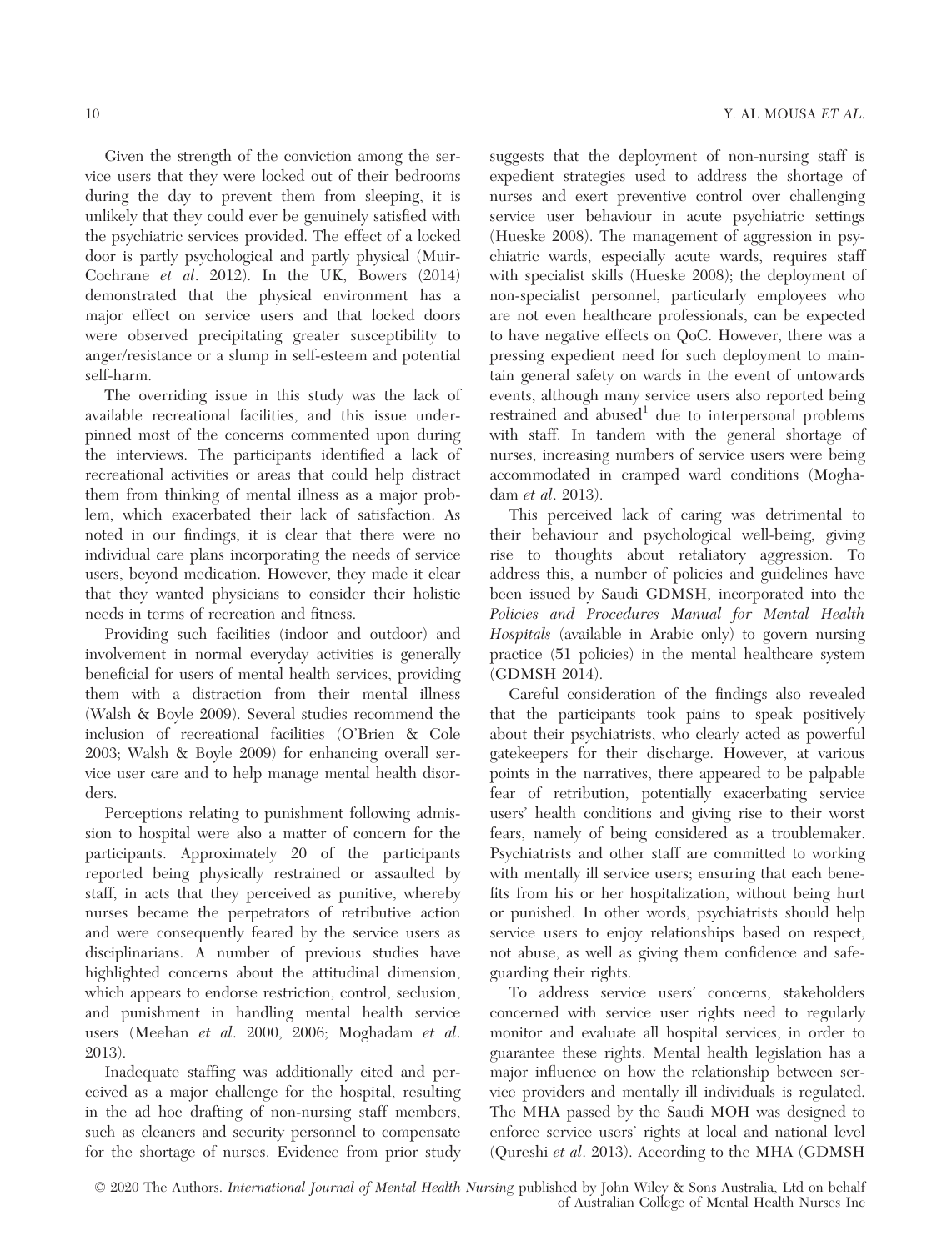2014), service users have the right to lodge a complaint against any individual in a mental health facility, if justified, without prejudice to their QoC. Service users should also be protected against degrading treatment and financial, physical, sexual, or any other form of abuse. Moreover, they must not be subjected to or threatened by physical or psychological punishment on any grounds whatsoever. Yet, the service user data in this study were contradictory, as the respondents spoke positively about psychiatrists, but at other points in the data collection, expressed palpable fear of retribution.

The participants described their experiences of aspects of staff' interactions with them, reporting the need for an atmosphere of open communication with staff, which would have a positive effect on their care outcomes. These experiences supported some of Schröder et al.'s  $(2006)$  findings. The above authors advocated that service users should feel that they can trust staff in an atmosphere of open conversation and supportive guidance. This finding places greater emphasis on the interpersonal relationship between the service user and healthcare provider (Huycke & All 2000). According to McIntyre et al. (1989), simply talking to a member of staff could be regarded as the most helpful aspect of care.

Inadequate information provision, especially regarding medication, was also recognized among the participants, consistent with the findings of Walsh and Boyle (2009). These researchers explored psychiatric service users' strategies for coping with mental disorders and found that although a significant number of participants found medication to be the most useful, there was a consensus on dissatisfaction with the information provided about the benefits and side effects of medication. This lack of information was perceived to be problematic by approximately four of the participants, who reported that this had been their experience.

A perception of staff members' behaviour and ways of dealing with service users (due to stigma, see Reference (Corrigan 2004)) as also of concern, which stresses the importance of restructuring the mental healthcare system in KSA. The data reveal that such attitudes can lead to service users being labelled in unacceptable ways, as indicated by some of the participants, who highlighted their need to be treated in a professional manner. In keeping with previous research, most studies on the impact of distress and trauma associated with psychiatric hospitalization have found participants to have negative perceptions of their hospitalization, arising from harsh treatment by nurses, which had resulted in considerable personal distress

and trauma. These are bad outcomes in themselves and could worsen other outcomes (Stein et al. 2015). Moreover, our findings support previous research demonstrating that poor awareness of mental disorders in the form of mental illness labelling is linked with the internalization of stigma, which is known to have a negative impact on service users' well-being (Sibitz et al. 2011). Likewise, Boyd et al. (2014) found that internalized stigma was linked with higher rates of depression, lower self-esteem, and greater severity of symptoms.

The findings of the present study reinforce the importance of a medical care framework, where service users' rights and their involvement in formulating a treatment plan are emphasized, especially in the case of service users suffering from (acute) psychiatric manifestations (Perkins & Repper 1998). Accordingly, this could alleviate paternalism and authoritarianism in mental health institutions (McCabe & Unzicker 1995). Overall, user participation in establishing treatment plans in mental health services, as well as decisionmaking about their medication, is essential for improving the quality of mental health care, which will in turn influence outcomes.

The participants generally expressed very negative experiences of some aspects of their care, which failed to meet their needs, such as social and spiritual care, which were perceived to be supportive in terms of increasing their self-efficacy and social functioning. For example, individuals often require both social and spiritual care when endeavouring to overcome any disability associated with psychological pressures and difficulties with life (Smith et al. 2003). Thus, a large number of the participants highlighted their need for these services and bemoaned the current lack of such provision in the hospital.

Conversely, the participants generally reported that they were happy with some aspects of the care provided by staff, especially their prompt responses to non-biomedical needs (such as buying them snacks from the hospital cafeteria), and the availability of certain services, such as referral systems to other hospitals, basic materials and complementary care, financial support, and assistance with issues relating to daily life in the community, which were all valued by the participants. In the context of the present study, it may be argued that structural characteristics, such as the availability of services, mix of staff, and attractiveness of the physical environment (such as the cleanliness of the wards), had a positive impact on the service users. In addition, these and other characteristics relating to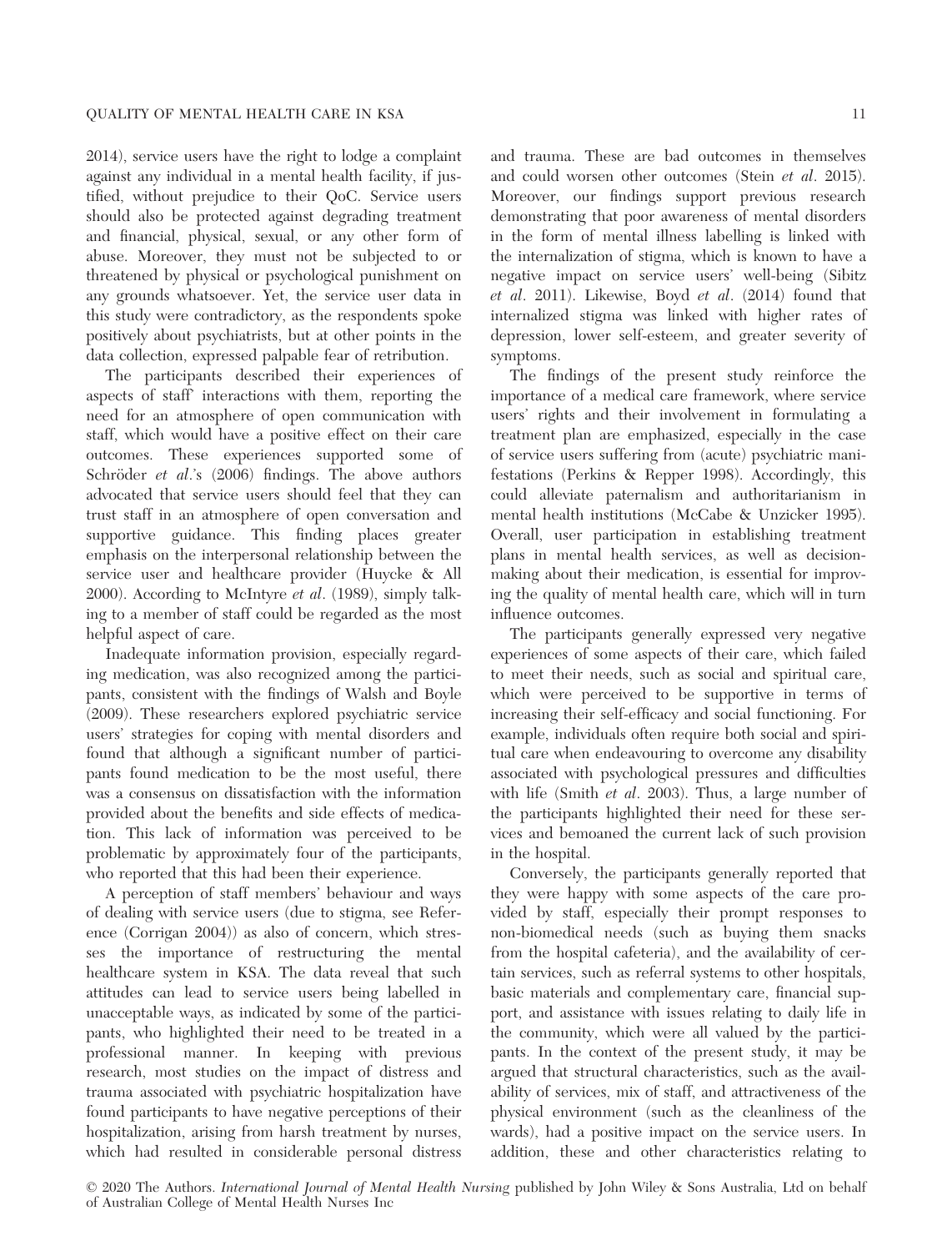structure had the potential to affect staff conduct (Larson & Muller 2002). This result is widely supported by published evidence, showing that a prompt response to service users' requests, symptoms (Schmidt 2003), or actual and potential difficulties (Beech & Norman 1995) is positively associated with the QoC delivered.

Interestingly, participants in this study highlighted the need to improve the quality of the recreational facilities provided, which were perceived as lacking in the hospital. This was evident when there were no individual care plans integrating the needs of service users beyond the administration of medication. The general approach was to provide a minimum level of QoC, chiefly understood in pharmacological terms, in settings overtly analogous to prison conditions, in terms of individual capacity and sphere of influence, with no provision for activities and no inclusion of service users in therapeutic care planning. This is despite decades of research advocating the inclusion of recreational facilities as part of holistic care, particularly in promoting social care for the health and well-being of long-term psychiatric inpatients (Barton & Pretty 2010).

Our findings revealed that the participants perceived nurses as caring and helpful in terms of encouraging their self-care and self-reliance. Tasso et al. (2002) found that factors such as the friendliness and helpfulness of nurses, as well as the competence of physicians and their readiness to inform, led to greater patient satisfaction with health care services, suggesting that these may be regarded as central to service user satisfaction. In developing countries, service user satisfaction is also associated with QoC. For example, in a study conducted by Andaleeb (2001) to identify the factors of service quality that are important to service users in the hospital context in Bangladesh, five factors were identified, including responsiveness (being caring, helpful, and courteous), assurance (skilled staff and competence), communication (explanation of actions and answering questions), discipline (cleanliness of the facilities and staff), and the expectation of gratuities (baksheesh; services were not provided properly without tips).

It was also reported that certain nurses failed to show any interest in their work and/or in them as service users while delivering care. This reflected negatively on the QoC provided, such as in terms of understanding the service users' needs and prompt response (Schmidt 2003). A lack of interest can partially be explained as the failure to be there (poor attendance), referring to nurses being fully present and engaged in care provision for service users. It is this

which will render the latter more open and honest with service providers (Schafer & Peternelij-Taylor 2003).

In addition to personal qualities of staff, service users valued the demonstration of knowledge and the importance of professional experience in building on this. However, they felt that these nurses had acquired relevant knowledge through their long experience in the job. This result could be explained by the fact that the time spent by staff with service users in the provision of direct care over a prolonged period had led to them (the nurses) becoming more experienced and knowledgeable in their service provision. This is in line with the findings of previous research conducted by Versteeg et al. (2012) who found that team members' level of education, years of professional experience, and previous involvement in quality improvement efforts appeared to be associated with improved mental healthcare quality.

Participation in various activities and recreation, learning new skills, and going on outings were all considered helpful for directing service users' attention away from morbid or obsessive thoughts about their illness and circumstances. Research has shown that a lack of meaningful activities both within the framework of formal care and in general life circumstances is a potential source of frustration, potentially leading to aggressive behaviour (Meehan et al. 2006).

The interview approach was purely pragmatic, as it formed part of a larger mixed-methods design, incorporating quantitative surveys, that are not reported here. Those interviewed were clearly eligible to participate and able to judge the care that they had experienced or perceived.

The qualitative themes emerging from the participants' interviews in this study correspond to perceptions reported for mental health service users elsewhere in the world, particularly in the West. To the researcher's knowledge, no other study on the quality of mental health care in an Arab context exists to serve as a point of comparison. Therefore, it cannot be determined whether the themes identified are unique to Saudi culture. Moreover, the present study findings are based on perceptions and experiences, which are not necessarily unique to the specific nation or culture. This view is supported by Cutcliffe et al. (2015), who evaluated mental health care in the UK, Portugal, Canada, Switzerland, Germany and Australia, finding that based on service users' perceptions, inpatient mental health care lacked warmth. It therefore differed from conventional therapeutic relationships, where there is respectful interaction, the provision of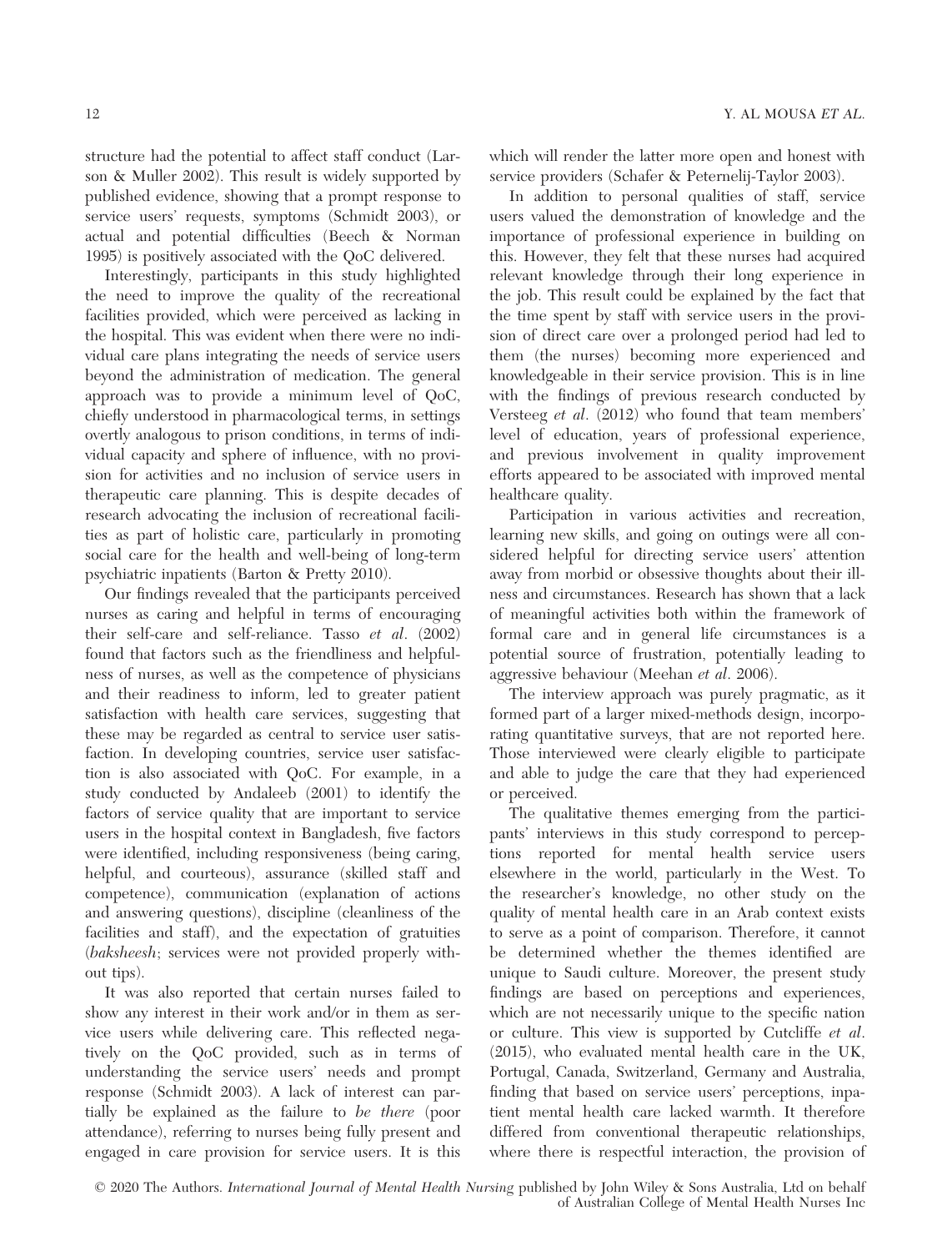information, a choice of medication, and formal or informal communication. Instead, negative experiences were cited, including coercion, disinterest, inhumane practices, custodial and controlling practitioners, and a gross over-use of antipsychotic medication. Therefore, it could be argued that the qualitative findings (five themes) of this current study provide a benchmark for mental health services, against which past and future efforts to enhance mental healthcare quality can be compared and evaluated. Future study is certainly required to understand the reasons for the current situation and how it can be improved.

The findings from this study can be broadly described as a combination of the Donabedian Health Care Model for Evaluating QoC and the Andersen Behavioural Model of Health Service Use. The Donabedian Framework is the overarching model, consisting of structure, process, and outcome, with the Andersen Behavioural Model embedded within it. The Andersen Model is a framework that is widely used to explore mental health services among service users (Williams & Peter Cabrera-Nguyen 2016). This Model posits that structural (contextual) characteristics, such as factors of health organizations and healthcare providers, combined with enabling factors and the need for service factors, influence processes of care and service user outcomes (see Figure 1 for the conceptual model).

This Model suggests that there are two main domains of care quality processes: quality of interaction and quality of service. Both these domains can affect service user satisfaction – an outcome of quality care. The process column of the Model includes measures of mental health care produced by the qualitative strand of this study, that is quality of interaction and quality of services. Quality of interaction also comprises staffservice user communication, such as caring; listening attentively; the perception of shared decision-making over the treatment plan; the perception of actions explained; the perception of health-related education; and staff attitudes to service users and mental health. Meanwhile, quality of service contains variables relating to health services, which should be measured to allow for an accurate evaluation of the impact of process of care variables on outcomes. Measures could include appropriate treatment (e.g. medication type or a referral system), frequent monitoring of the condition of service users, and the availability of basic materials and complementary care (e.g. the supply of food and facilities, such as clothes and a prayer area/religious texts – namely the Holy Quran, in this context).

Furthermore, staff characteristics may affect outcomes, including education/qualifications, professional experience in the hospital, and staffing (e.g. levels, ratios, and turnover rates – continuity of staff). In addition to staff qualities, the structural column of the Model also contains enabling and need factors, since these variables, along with staff characteristics, should be measured and controlled to allow for the precise evaluation of the impact of process of care variables on service user outcomes. The enabling factors that could influence service user satisfaction with heathcare services include social and financial support, the latter being regarded as an enabler, because it acts as a psychological barrier affecting satisfaction with care. Need characteristics refer to service users' state of health and their need for health care, as identified by their health care providers. This includes services that diminish the impact of hospitalization and the care received within it, such as the penal atmosphere (e.g. obstructed discharge from hospital, the lack of activities, and stringent ward rules); the monitoring of health status (physical, mental, social, and spiritual health); and the physical environment (e.g. comfort level, ward space, and cleanliness), which may predict service user outcomes. Further research is therefore required to validate the relationship between the Model's parameters for assessing mental healthcare quality. The qualitative data could, however, support the development of a revised model of the factors that appear to be relevant to the quality of mental health care provided in KSA, from the perspective of the service user and thus adopting a completely novel approach. Future studies could then be undertaken to obtain quantitative data for testing the revised Model (a potential model for quality mental health care in KSA).

The authors are not aware of previous similar studies exploring issues investigated here. Such studies in Arabic countries and cultures appear rare. The work of Frantz Fanon (1925–1961), psychiatrist, philosopher, and revolutionary, has relevance here. With Azoulay, Fanon (1954) studied the impact of social therapy in two wards in Blida Joinville Psychiatric Hospital in Algiers one of which composed Muslim men of Arabic origin. Established in the Francophile tradition and the Western 'Europeanness' psychiatric approaches of an inherently biomedical model resulting from such traditions, Fanon and Azoulay's attempt to introduce a westernized form of social therapy failed, due largely to it having overlooked the functional, cultural, and anthropological approaches, inherent in a system built upon theocratic and gerontocratic principles.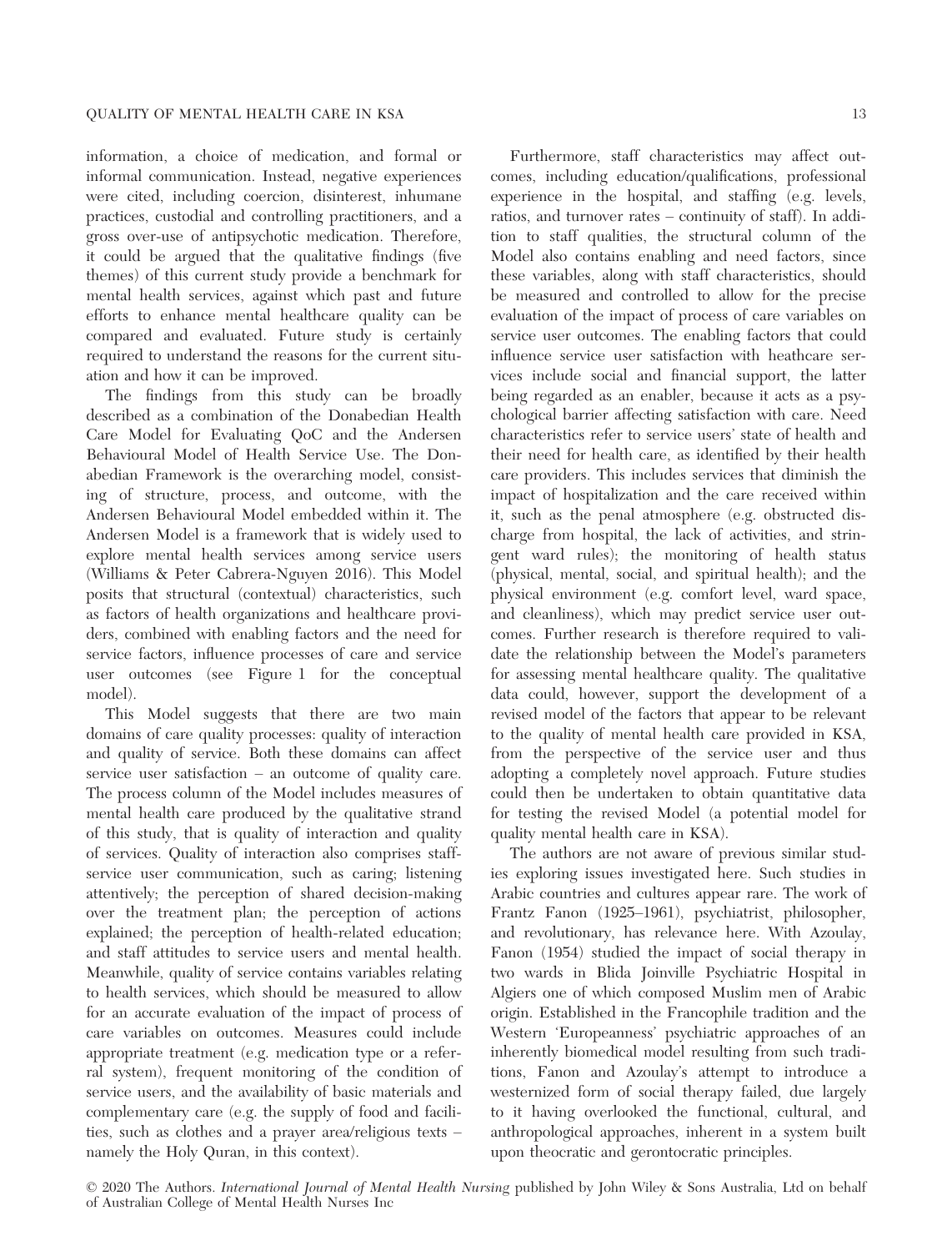

FIG. 1: Conceptual model understanding issues central to the quality of mental health care in KSA.

Arguably KSA is a modern metropolis that has assimilated much of westernized practices of psychiatry: medical assessment, diagnosing, and inherently medical treatments, in a system with a patient populace of upholding many of the theocracy and gerontocracy Fanon and Azoulay found in Algeria. In Fanon and Azoulay's own words, their 'attempts to assimilate 'westernized' social therapy was an anticipated failure, largely it seems as it blurred the 'cultural originality' and we argue the everyday cultural reality of the lives of people institutionalized people unable, or unwilling to accept the practices of the institution.

Still, 'failure' has its rewards as it led Fanon on a journey to develop more culturally appropriate forms of mental health care as well as significant contributions to the training of nursing staff delivering this care.

We share Fanon and Azoulay's sense of failure to some degree. In a large quantitative element of the study (paper in preparation), of which the qualitative results reported here are a significant part, we tested

the Donabedian Model tripartite model of Quality Health Care, and found it has little validity in the KSA wards. The work reported here was an attempt to understand this and develop an alternative 'model' of QoC, that tried to capture the overlooked 'cultural originality' to which Fanon and Azoulay refer and the 'cultural reality' inherent here.

The experiences of some of our participants also speak to Goffman's (1961) 'mortification of the self' principle in that the degree of abuse reported appears to have degraded and humiliated these individuals. It seems unlikely, judging from the response of the authorities to whom we reported these incidents, that it was deliberate policy on the part of the institution concerned, contrary to what Goffman reported.

## LIMITATIONS

The most obvious limitation is that the interview sample was recruited from only one psychiatric hospital in KSA. Thus, the results may be less transferable to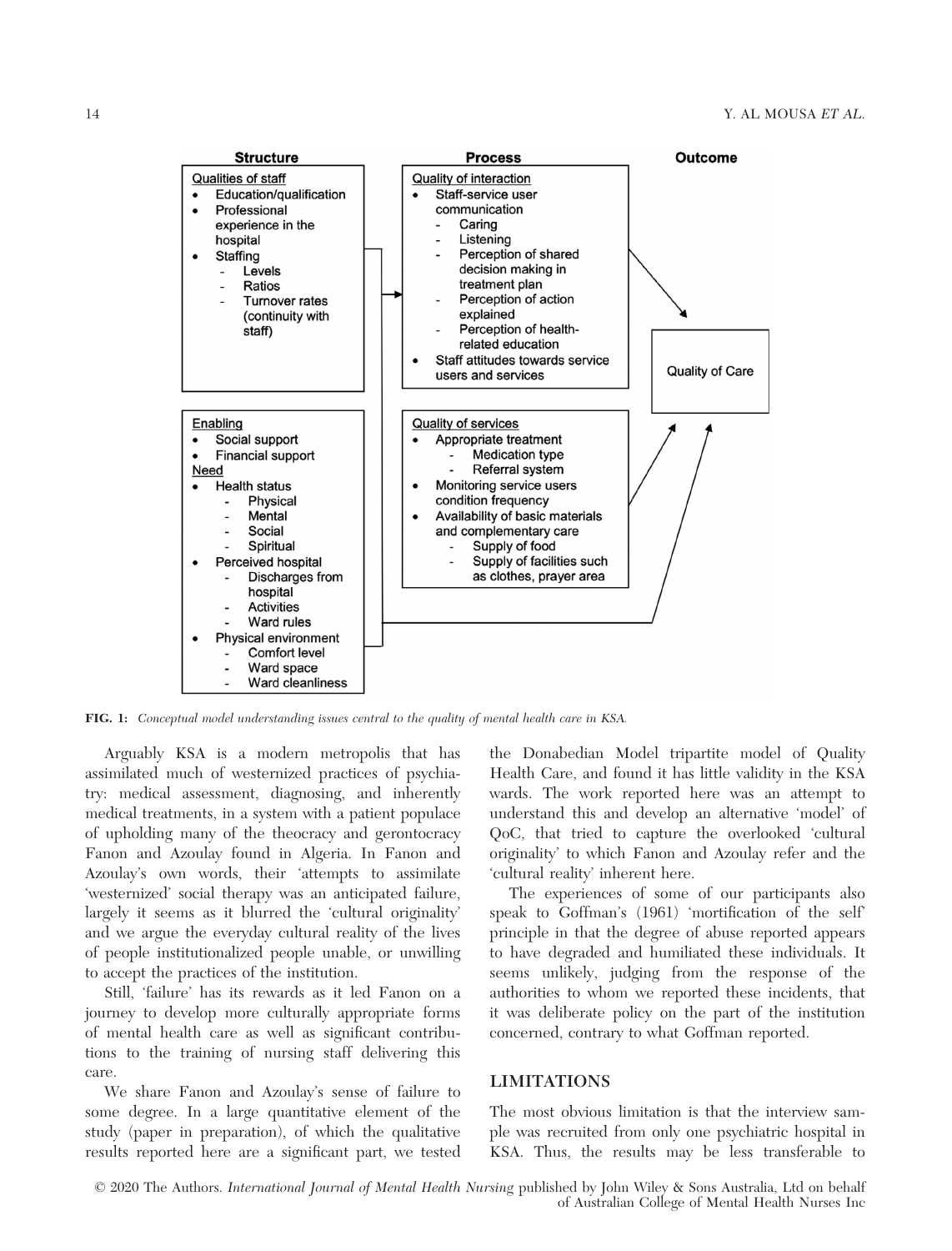## QUALITY OF MENTAL HEALTH CARE IN KSA 15

healthcare facilities in other regions or facilities of varying size, although hospital capacity will not affect service users' level of comfort, if the ward capacity is equivalent. Neither will they necessarily be applicable to facilities that are essentially different, such as new buildings with rehabilitation centres and a yard connected to the wards. The availability of such facilities in a hospital could lead to the service users forming different perceptions of the quality of their mental healthcare provision.

## **CONCLUSION**

Quality of mental health care in KSA is manifested by a therapeutic ethos with a high degree of interaction between professional carers and service users, with the former being highly educated, competent, compassionate, with a high degree of self-awareness, and specialized in mental health. We have uncovered elements of Fanon and Azoulay's 'Cultural Originality' as well as contemporary examples Goffman's mortification of the self.

## IMPLICATIONS FOR PRACTICE AND/OR **POLICY**

Our findings provide theoretical insights regarding indicators of quality underlying the care received in KSA. The majority of their perceptions were negative, and this was revealed when they discussed specific aspects, regardless of their apparent satisfaction expressed in response to general and direct questions. The findings can act as a framework for development of an approach to QoC that improves outcomes in Saudi users of mental health services.

As the field of mental healthcare quality is of interest to the MOH in KSA, the policy implications associated with mental healthcare quality may have significant positive effects on outcomes for service users. Currently, the improvement of mental healthcare quality is on the agenda of the National Strategic Plan for improving and developing mental healthcare services in KSA (Al Habeeb & Qureshi 2010).

The findings also point to a need for richer and more nuanced education in ethics and service users' rights, pertinent to mental healthcare facilities. Education of this nature would promote positive relationships and ethical treatment in a healthy and humane environment, empowering service users and their families by protecting their human rights and providing a meaningful context for QoC.

## FUNDING STATEMENT

This study did not receive any specific grant from funding agencies in the public, commercial or not-forprofit sectors.

## ACKNOWLEDGEMENT

Special thanks are due to all the participants who have taken part in this study; to the service users, for giving so generously of their time to speak to us; and to the head nurses and the treating physicians at the study site for assisting with recruitment to the study and facilitating its progress.

## ETHICAL APPROVAL

University of Nottingham, Faculty of Medicine and Health Sciences Research Ethics Committee (Ref. OVS13022014 SoHS), and the Saudi General Directorate of Research and Studies – Ministry of Health and the Institutional Review Board at King Fahad Specialist Hospital – Dammam, KSA (Ref. MoH0170) granted ethical approval.

#### Note

<sup>1</sup> The researchers were sufficiently concerned to hear such reports and informed the management of the hospital that these issues had been raised, while protecting the anonymity of the service users.

### **REFERENCES**

- Aboul-Enein, F. H. (2002). Personal contemporary observations of nursing care in Saudi Arabia. International Journal of Nursing Practice, 8, 228–230.
- Afifi, M. M. (2005). Mental health publications from the Arab world cited in PubMed, 1987–2002. Eastern Mediterranean Health Journal, 11, 319–328.
- Al Habeeb, A. A. & Qureshi, N. A. (2010). Mental and social health Atlas I in Saudi Arabia: 2007–08. Eastern Mediterranean Health Journal, 16, 570–577.
- AL-Dossary, R. N. (2018). The Saudi Arabian 2030 vision and the nursing profession: The way forward. International Nursing Review, 65, 484–490.
- Aldossary, A., While, A. & Barriball, L. (2008). Health care and nursing in Saudi Arabia. International Nursing Review, 55, 125–128.
- Al-Krenawi, A. & Graham, J. R. (2000). Culturally sensitive social work practice with Arab clients in mental health settings. Health  $\&$  Social Work, 25, 9–22.
- Almalki, M., Fitzgerald, G. & Clark, M. (2011). The nursing profession in Saudi Arabia: An overview. International Nursing Review, 58, 304–311.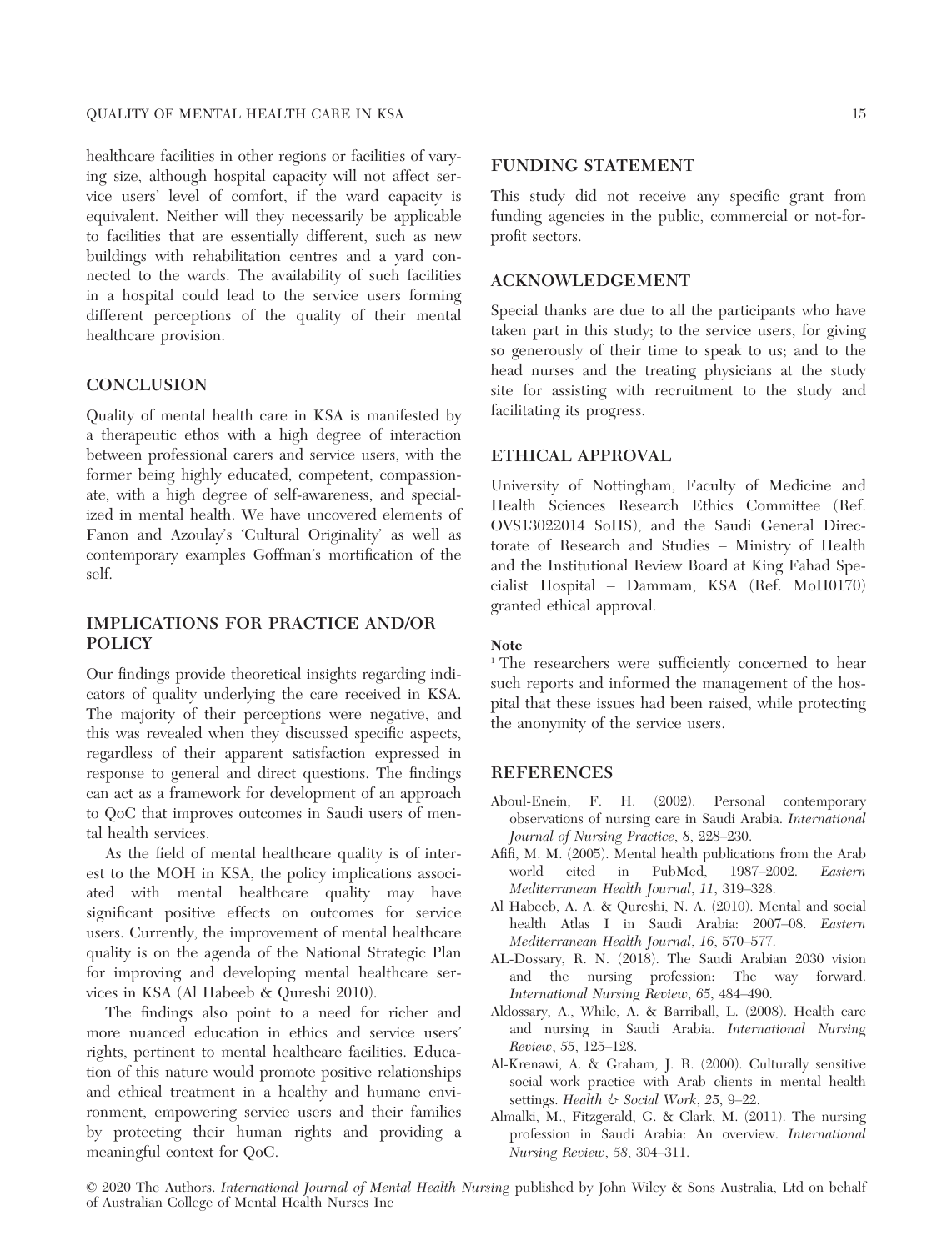- Al-Zaru, I. M., Oweis, A. & Gharaibeh, H. F. (2011). Cultural definitions of quality of care: Perspectives of Jordanian patients. Journal of Research in Nursing, 18, 307–317.
- American Psychiatric Association (2013). Diagnostic and Statistical Manual of Mental Disorders (DSM-5®). American Psychiatric Pub.
- Andaleeb, S. S. (2001). Service quality perceptions and patient satisfaction: A study of hospitals in a developing country. Social Science and Medicine, 52, 1359–1370.
- Association, A. N. (2001). Code of ethics for nurses with interpretive statements. Nursesbooks.org.
- Atlas. (2011). Department of Mental Health and Substance Abuse: Saudi Arabia. World Health Organization, 124.
- Baker, J. A., Bowers, L. & Owiti, J. A. (2009). Wards features associated with high rates of medication refusal by patients: A large multi-centred survey. General Hospital Psychiatry, 31, 80–89.
- Barton, J. & Pretty, J. (2010). What is the best dose of nature and green exercise for improving mental health? A multistudy analysis. Environmental Science and Technology, 44, 3947–3955.
- Beech, P. & Norman, I. J. (1995). Patients' perceptions of the quality of psychiatric nursing care: Findings from a small-scale descriptive study. Journal of Clinical Nursing, 4, 117–123.
- Bowers, L. (2014). Safewards: A new model of conflict and containment on psychiatric wards. Journal of Psychiatric and Mental Health Nursing, 21, 499–508.
- Bowers, L., Whittington, R., Nolan, P. et al. (2008). Relationship between service ecology, special observation and self-harm during acute in-patient care: City-128 study. British Journal of Psychiatry, 193, 395–401.
- Bowers, L., Allan, T., Simpson, A., Jones, J., Van Der Merwe, M. & Jeffery, D. (2009). Identifying key factors associated with aggression on acute inpatient psychiatric wards. Issues in Mental Health Nursing, 30, 260–271.
- Boyd, J. E., Adler, E. P., Otilingam, P. G. & Peters, T. (2014). Internalized stigma of mental illness (ISMI) scale: A multinational review. Comprehensive Psychiatry, 55, 221–231.
- Braun, V. & Clarke, V. (2006). Using thematic analysis in psychology. Qualitative Research in Psychology, 3, 77–101.
- Corrigan, P. (2004). How stigma interferes with mental health care. American Psychologist, 59, 614–625.
- Cutcliffe, J. R., Santos, J. C., Kozel, B., Taylor, P. & Lees, D. (2015). Raiders of the Lost Art: A review of published evaluations of inpatient mental health care experiences emanating from the United Kingdom, Portugal, Canada, Switzerland, Germany and Australia. International Journal of Mental Health Nursing, 24, 375–385.
- Fanon, F., Azoulay, J. (1954) Social Therapy in A ward of Muslim Men: Methodological Difficulties. Alienation and Freedom. London: Bloomsbury.
- GDMSH (2014). Mental Health Act (MHA). Riyadh: Ministry of Health.
- Goffman, E. (1961). Asylums: Essays on the Condition of the Social Situation of Mental Patients and Other Inmates. New York: Anchor Books.
- Hueske, C. (2008). Perceptions of aggressive behaviors in mental health clients. A Thesis Doctorate in Philosophy. Texas: The University of Texas Medical Branch.
- Huycke, L. R. & All, A. C. (2000). Quality in health care and ethical principles. Journal of Advanced Nursing, 32, 562– 571.
- Jaalouk, D., Okasha, A., Salamoun, M. M. & Karam, E. G. (2012). Mental health research in the Arab world. Social Psychiatry and Psychiatric Epidemiology, 47, 1727–1731.
- Jacob, K., Sharan, P., Mirza, I. et al. (2007). Mental health systems in countries: Where are we now? Lancet, 370, 1061–1077.
- Koenig, H., Al Zaben, F., Sehlo, M., Khalifa, D. & Al Ahwal, M. (2013). Current state of psychiatry in Saudi Arabia. International Journal of Psychiatry in Medicine, 46, 223– 242.
- Koenig, H. G., Al Zaben, F., Sehlo, M. G. et al. (2014). Mental health care in Saudi Arabia: Past, present and future. Open Journal of Psychiatry, 04, 113–130.
- Larson, J. S. & Muller, A. (2002). Managing the quality of health care. Journal of Health and Human Services Administration, 25, 261–280.
- Lewis, R. & Glasby, J. (2006). Delayed discharge from mental health hospitals: Results of an English postal survey. Health and Social Care in the Community, 14, 225–230.
- Marie, M., Hannigan, B. & Jones, A. (2016). Mental health needs and services in the West Bank, Palestine. International Journal of Mental Health Systems, 10, 1–8.
- McCabe, S. & Unzicker, R. E. (1995). Changing roles of consumer/survivors in mature mental health systems. New Directions for Mental Health Services, 1995, 61–73.
- McIntyre, K., Farrell, M. & David, A. (1989). In-patient psychiatric care: The patient's view. British Journal of Medical Psychology, 62, 249–255.
- Mebrouk, J. (2008). Perception of nursing care: Views of Saudi Arabian female nurses. Contemporary Nurse, 28, 149–161.
- Meehan, T., Vermeer, C. & Windsor, C. (2000). Patients' perceptions of seclusion: A qualitative investigation. Journal of Advanced Nursing, 31, 370–377.
- Meehan, T., McIntosh, W. & Bergen, H. (2006). Aggressive behaviour in the high-secure forensic setting: The perceptions of patients. Journal of Psychiatric and Mental Health Nursing, 13, 19–25.
- Ministry of Health (2017). Strategic planning for the Ministry of Health, Saudi Arabia.
- Moghadam, M. F., Pazargadi, M. & Khoshknab, M. F. (2013). Iranian nurses' experiences of aggression in psychiatric wards: A qualitative study. Issues in Mental Health Nursing, 34, 765–771.
- MOH (2016). Mental and social health general department. Saudi Arabia.